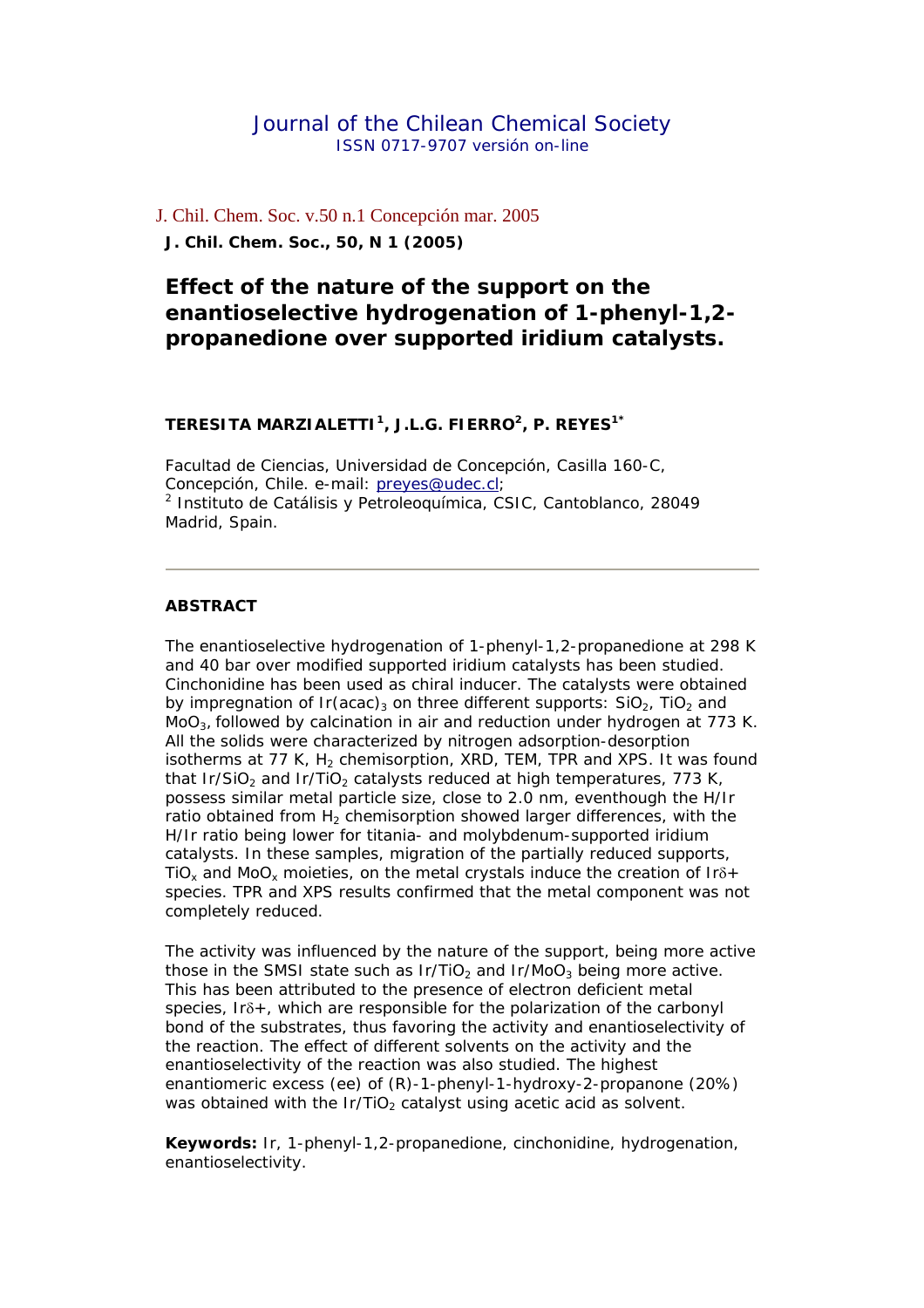# **1. INTRODUCTION**

The enantioselective hydrogenation of  $\alpha$ -ketoesters to the corresponding  $\alpha$ hydroxyesters and diketones is of great interest for obtaining fine chemicals. The use of metal-supported catalysts modified by the adsorption of some organic compounds onto their surface has provided an interesting way to synthesize certain enantioisomers. In 1979 Orito et al.[\[1\]](http://www.scielo.cl/scielo.php?script=sci_arttext&pid=S0717-97072005000100005&lng=es&nrm=iso&tlng=en#1#1) mentioned that during the hydrogenation of methyl pyruvate on Pt/carbon catalysts, the adsorption of the alkaloid cinchonidine onto the metal component led very selectively to R-methyl lactate. Since then, work has been done to explain this interesting system with different supports, solvents and chiral modifiers for different substrates. Thus, hydrogenation of pyruvate esters on Pt catalysts by using natural alkaloids as modifiers of reactions at room temperature and high hydrogen pressures may achieve important enantioselectivity (enantiomeric excess (ee) = 60 to 80%). For these kind of reactions it has been shown that the optical yield and activity decrease linearly with increase of dielectric constant of the solvent [\[2](http://www.scielo.cl/scielo.php?script=sci_arttext&pid=S0717-97072005000100005&lng=es&nrm=iso&tlng=en#2#2)]. The role of the modifier is to guide the adsorption of the reagent in such a way that enantioselective hydrogenation is enabled. Enantioselective hydrogenation ofα-ketoesters with a Pt catalyst modified by alkaloids such as cinchonidine has been studied extensively [[3](http://www.scielo.cl/scielo.php?script=sci_arttext&pid=S0717-97072005000100005&lng=es&nrm=iso&tlng=en#3#3)]. Minimal requirements for an efficient modifier for the hydrogenation of a-ketoesters were said to be a basic nitrogen atom close to one or more stereogenic centers, and connection to an aromatic system. The best results were obtained with quinolyl or naphthyl groups.

The main conclusions dealing with a detailed study of the hydrogenation of ethyl pyruvate with a variety of different cinchona derivatives can be summarized as follows [[4](http://www.scielo.cl/scielo.php?script=sci_arttext&pid=S0717-97072005000100005&lng=es&nrm=iso&tlng=en#4#4)]: 1) The best results were obtained with cinchonidine (CD) or slightly modified derivatives such as HCD (10,11 dihydrocinchonidine) or 9-methoxy HCD (MeOHCD) to produce ethyl (R) lactate, and with cinchonine derivatives to lead to the (S)-enantiomer, although with lower ee. 2) Three structural elements in the cinchona molecule were identified as affecting both the reaction rate and the enantioselective hydrogenation of  $\alpha$ - keto acid derivatives: i) An extended aromatic moiety; ii) the substitution pattern of the quinuclidine (the absolute configuration at C-8 controls the sense of induction, N-alkylation yields racemate); iii) The substituents at C-9 (OH or MeO are optimal, larger groups reduce the enantioselectivity). 3) The choice of solvent has a significant effect on enantioselectivity and reaction rate. MeOHCD in acetic acid and HCD in toluene appear to be the most effective modifier/solvent combinations. In fact, CD has been widely used as a modifier, with Pt being usually the active component of the catalyst. Since cinchonidine is both a polar and an aromatic molecule, it is reasonable to assume that differences in solvatation of the modifier between polar and non-polar solvents will occur, which may affect the adsorption equilibrium between the modifier and the surface of the catalyst. The existence of this effect was pointed out by Blaser et al. [\[5\]](http://www.scielo.cl/scielo.php?script=sci_arttext&pid=S0717-97072005000100005&lng=es&nrm=iso&tlng=en#5#5) from the dependence of the optical yield on modifier concentration for a range of solvents. The common assumption is that adsorption of the modifier is necessary for enantioselectivity and rate acceleration [[6](http://www.scielo.cl/scielo.php?script=sci_arttext&pid=S0717-97072005000100005&lng=es&nrm=iso&tlng=en#6#6)], or alternatively that a pyruvate-modifier complex is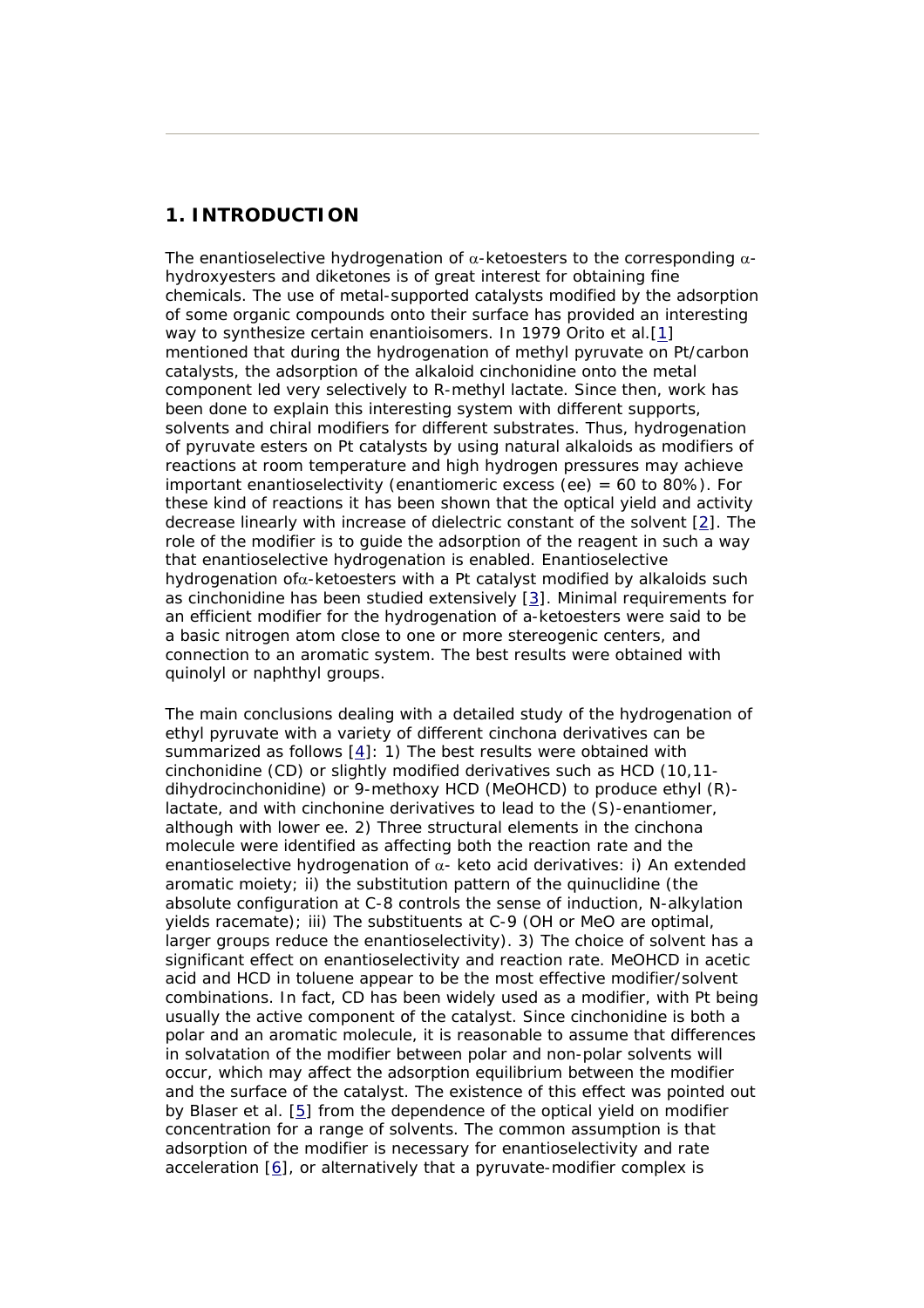formed in solution prior to the adsorption and hydrogenation reaction [[7](http://www.scielo.cl/scielo.php?script=sci_arttext&pid=S0717-97072005000100005&lng=es&nrm=iso&tlng=en#7#7)]. However, it is clear that solvation of the modifier (or modifier-pyruvate complex) will differ significantly in solvents such as ethanol and toluene. A similar suggestion was advanced by Wehrli et al. [\[2\]](http://www.scielo.cl/scielo.php?script=sci_arttext&pid=S0717-97072005000100005&lng=es&nrm=iso&tlng=en#2#2) on the basis of optical yield and initial reaction rate. This difference in solvation may have consequences for the enantioselectivity of this reaction and contribute to the higher optical yield seen in toluene than in ethanol. Selection of the support has been relevant in the preparation of heterogeneous catalysts for the enantioselective hydrogenation of a-ketoesters,  $\alpha$ -functionalized ketones, and  $\alpha$ ,  $\beta$ -diketones. Several groups have tried to improve the hydrogenation of ethyl pyruvate by preparing cinchonidine-modified Pt catalysts on various supports. Thus, Hall et al.[[8](http://www.scielo.cl/scielo.php?script=sci_arttext&pid=S0717-97072005000100005&lng=es&nrm=iso&tlng=en#8#8)] described the used of a Pt/MCM-41 catalyst which exhibits low reaction rate due to mass transfer limitation, and enantiomeric excess up to 64%. Zeolites of different structures and acidities can also display high enantioselective hydrogenation on supported Pt catalysts. In fact, Böhmer et al. [[9\]](http://www.scielo.cl/scielo.php?script=sci_arttext&pid=S0717-97072005000100005&lng=es&nrm=iso&tlng=en#9#9) have reported the reuse of Pt/HNaY zeolite in the hydrogenation of ethyl pyruvate in acetic acid and cyclohexane, reaching an important ee (88%). Additionally, ee up to 75% was reported for Pt/clay catalysts (28% ee for Rh/K-10) [\[10\]](http://www.scielo.cl/scielo.php?script=sci_arttext&pid=S0717-97072005000100005&lng=es&nrm=iso&tlng=en#10#10), while ee below 35% was described for Pt/C catalysts despite improvement by oxidative treatment [\[11](http://www.scielo.cl/scielo.php?script=sci_arttext&pid=S0717-97072005000100005&lng=es&nrm=iso&tlng=en#11#11)]. Nevertheless, two commercially available 5% Pt/Al<sub>2</sub>O<sub>3</sub> catalysts have emerged as "standard" catalysts: E4759f from Engelhard and JMC 94 from Johnson Matthey [\[12](http://www.scielo.cl/scielo.php?script=sci_arttext&pid=S0717-97072005000100005&lng=es&nrm=iso&tlng=en#12#12)].

There are only few papers concerning the enatioselective hydrogenation of conjugated diketones [13,14,15]. With regard to this reaction, Blaser et al. [[12\]](http://www.scielo.cl/scielo.php?script=sci_arttext&pid=S0717-97072005000100005&lng=es&nrm=iso&tlng=en#12#12) have reported the hydrogenation of butane-2,3-dione to (R)-3- Hydroxybutan-2-one, obtaining an ee in the range 85 - 90%, although with low yield, with the  $Pt/Al_2O_3$ -cinchona system; also, both butane-2,3-dione and hexane-3,4-dione can be hydrogenated enantioselectively over Pt/silica modified by cinchonidine, giving ee of up to 38% in favor of (R)-(- )-3-hydroxybutan-2-one and of up to 33% for (R)-(-)-4-hydroxyhexan-3 one [[14\]](http://www.scielo.cl/scielo.php?script=sci_arttext&pid=S0717-97072005000100005&lng=es&nrm=iso&tlng=en#14#14). In spite of the important applications of one of their partially hydrogenated products, the hydrogenation of 1-phenyl-1,2-propanedione has been rarely studied [\[16,](http://www.scielo.cl/scielo.php?script=sci_arttext&pid=S0717-97072005000100005&lng=es&nrm=iso&tlng=en#16#16)[17\]](http://www.scielo.cl/scielo.php?script=sci_arttext&pid=S0717-97072005000100005&lng=es&nrm=iso&tlng=en#17#17). For this reaction the effect of cinchonidine concentration, reaction temperature, nature of the solvent (ethanol, ethyl acetate, and dichloromethane) and reduction temperature of the catalysts have been studied on  $Pt/Al_2O_3$  catalysts [13,15]. The most effective catalyst in terms of activity and enantioselectivity was obtained by *in situ*  modification in dichloromethane, yielding up to 67 mole% of (R)-1 hydroxy-1-phenylpropanone, corresponding to an ee of 64% regardless of reactant conversion. In the same report, the authors pointed out that the hydrogenation rate in a mixture of solvents, ethanol and acetic acid, was higher with the Pt/C catalyst than with Pt/Al<sub>2</sub>O<sub>3</sub>, but the ee was lower (17%) and 33%, respectively). There was a beneficial effect on the ee when acetic acid was added to the reaction mixture in ethanol, the original ee of 24% increasing to 33% upon the addition of acetic acid. This reaction was also studied on Pt/SiO<sub>2</sub> fibers  $[15]$  and the results indicate that the hydrogenation rate was lower than with the alumina-supported Pt catalyst, displaying an ee of 50% for (R)-1-phenyl-1-hydroxy-2-propanone. Additionally, the use of Pt on mesoporous MCM-41 in the enantioselective hydrogenation of 1-phenyl-1,2-propanedione was successfully demonstrated. Toukoniitty et al. [\[18\]](http://www.scielo.cl/scielo.php?script=sci_arttext&pid=S0717-97072005000100005&lng=es&nrm=iso&tlng=en#18#18) have studied three different metal contents (5, 10 and 15 wt.%) of Pt on MCM-41 modified with (-) cinchonidine (CD), obtaining a maximum ee of (R)-1-phenyl-1-hydroxy-2 propanone close to 44% using the 15 wt.% Pt/MCM-41 catalyst. This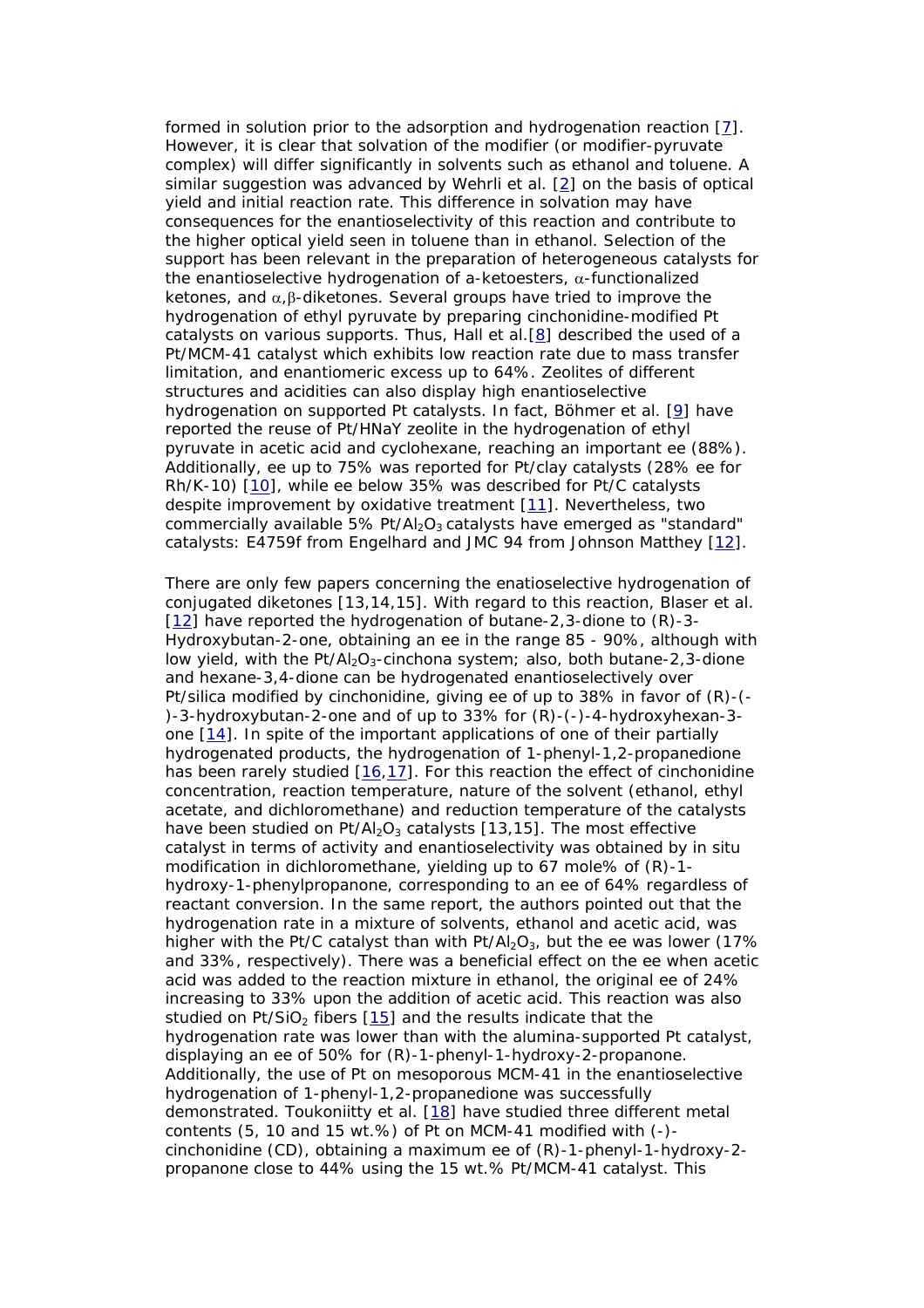behavior was attributed to the larger metal Pt particles in this catalyst. Similar results in terms of activity and enantioselectivity were obtained by Reyes et al. [[19](http://www.scielo.cl/scielo.php?script=sci_arttext&pid=S0717-97072005000100005&lng=es&nrm=iso&tlng=en#19#19)] in the same reaction using a 1 wt.% Pt/MCM-41 catalyst. The observed behaviour has been attributed to confinement effects produced in the hexagonal channel of the MCM-41.

The aim of the present work is to study the enantioselective hydrogenation of 1-phenyl-1,2-propanedione on Ir-supported catalysts in the presence of cinchonidine as chiral inducer. The effect of the nature of the support (SiO<sub>2</sub>, TiO<sub>2</sub> and MoO<sub>3</sub>) and of the solvent (acetic acid and chloroform) on activity and enantioselecivity to (R)-1-phenyl1-1-hydroxy-2-propanone is studied.

# **EXPERIMENTAL**

### 2.1 Catalyst preparation

The catalysts were prepared by wet impregnation of the support  $(SiO<sub>2</sub>)$ BASF D-11-11, MoO<sub>3</sub> MERCK and TiO<sub>2</sub> P 25 DEGUSSA). An acetone solution of iridium acetylacetonate in an appropriate amount to get 1 wt% of Ir was used to impregnate  $SiO<sub>2</sub>$  and MoO<sub>3</sub>, whereas an aqueous solution of iridium (IV) chloride was used for TiO<sub>2</sub>. The solids were calcined in air at 573 K and reduced in flowing  $H_2$  at 773 K (HT), prior to the catalytic evaluation or characterization.

# **2.2 Characterization**

Characterization of catalysts was carried out by the following techniques: The temperature-programmed reduction of the catalysts (TPR) was studied in a TPR/TPD 2900 Micromeritics system equipped with a thermal conductivity detector. The reductant gas was a 5%  $H_2/Ar$  (40 cm<sup>3</sup>min<sup>-1</sup>) mixture, at a heating rate of 10 °C min<sup>-1</sup> from room temperature up to 600 °C. The specific surface area was evaluated from the adsorption of  $N_2$  at 77 K in an automatic Micromeritics system Model ASAP 2010. The hydrogen chemisorption experiments at room temperature were performed in a pressure range of 1 to 300 mm Hg followed by a second adsorption isotherm of  $H<sub>2</sub>$  after outgassing at room temperature in the same equipment. The amount of hydrogen irreversibly adsorbed was obtained by subtraction of both isotherms. X-ray diffraction (XRD) patterns were obtained on a Rigaku diffractometer using a Ni filter and Cu  $Ka_1$  radiation. Intensity was measured by scanning steps in the 2θ range between 3° and  $70^{\circ}$  at 1°/min<sup>-1</sup>. TEM studies were carried out by using a Jeol Model JEM-1200 EXII System. XPS studies were recorded using an Escalab 200R spectrometer provided with a hemispherical analyser, operated in a constant pass energy mode and unmonochromatized Mg K\_ X ray radiation  $(h = 1253.6 \text{ eV})$  operated at 10 mA and 12 kV. The system was provided with a reaction cell which allows pretreatment at high temperatures. The catalysts were reduced *in situ* in hydrogen at 773 K for 2 h and then transported to the analysis chamber without contact with air. The surface Ir/Si, Ir/Ti and Ir/Mo were estimated from the integrated intensities of the Ir  $4f_{7/2}$ , Si 2p, Ti 2p and Mo 3d lines after background subtraction, and corrected by the atomic sensitivity factors [\[20\]](http://www.scielo.cl/scielo.php?script=sci_arttext&pid=S0717-97072005000100005&lng=es&nrm=iso&tlng=en#20#20). The lines of Si 2p at 103.4 eV and of C 1s at 284.9 eV were used as internal standards. Ir peaks were decomposed into several components assuming that the peaks had Gaussian-Lorentzian shapes.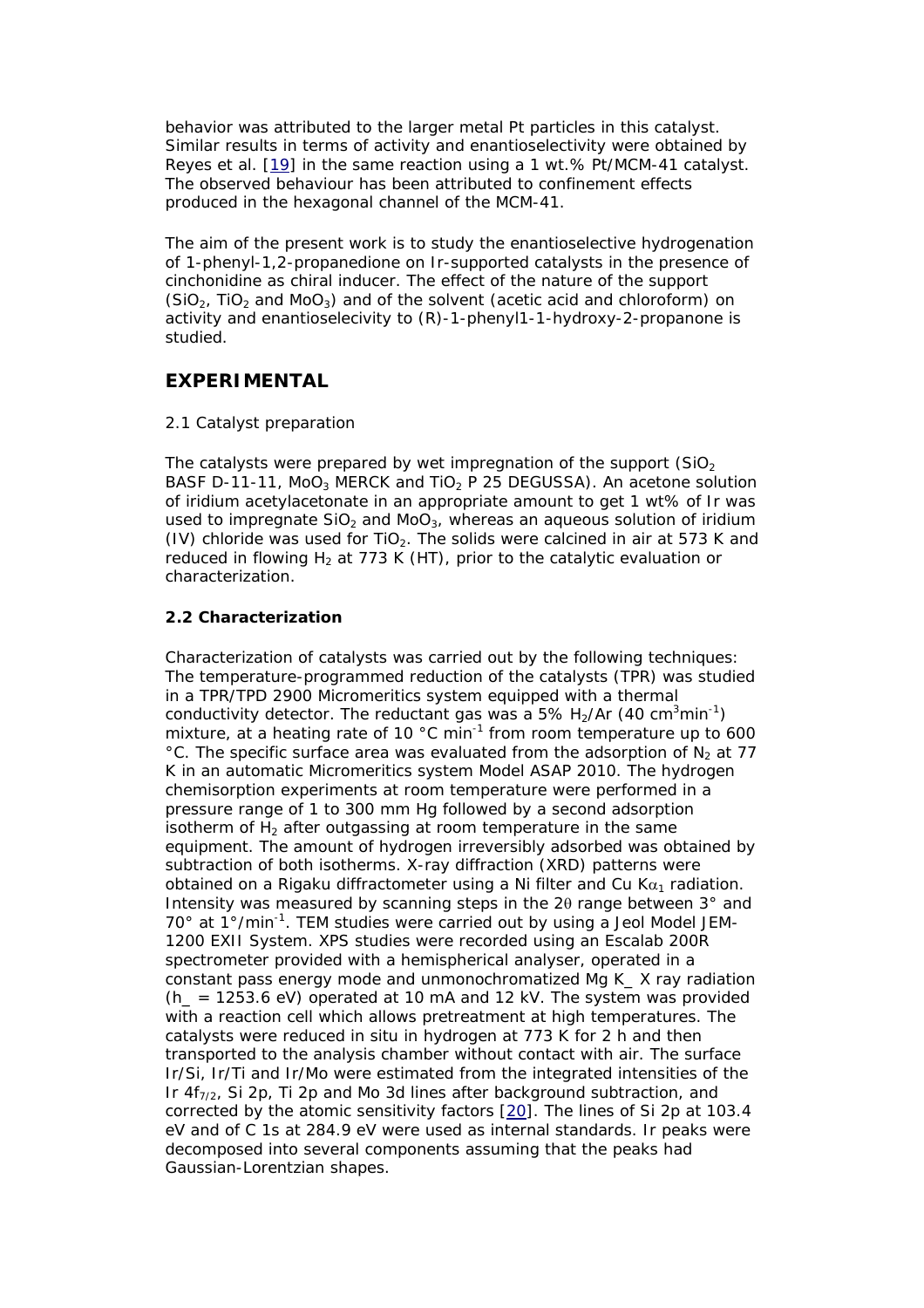#### **2.3 Catalytic evaluation**

Hydrogenation in the liquid phase of 1-phenyl-1,2-propanedione was carried out in a stainless steel batch reactor at 298 K and a hydrogen pressure of 40 bar. The hydrogen pressure was kept constant during the reaction. In the enantioselective hydrogenation reactions using cinchonidine as a modifier, the premixing method was used. The powdered catalyst was reduced in a  $H_2$  stream at 773 K, and the catalyst imbibed in the solvent was then fed to the reactor and stabilized at the reaction temperature, 298 K, under nitrogen, and subsequently the modifier, substrate and remaining solvent were added to the reactor. Hydrogen was flashed into the reactor at atmospheric pressure to remove the inert gas and then pressurized up to 40 bar. The solvents used in this study were acetic acid (glacial GR-Merck, 100%) and chloroform (GR for analysis-Merck). In all experiments the volume of solvent in the pressured batch reactor was 50 ml, the cinchonidine and 1-phenyl-1,2-propanedione concentrations were  $10^{-4}$  M and 0.0223 M respectively, and the weight of the catalyst was 50 mg.

Samples were taken periodically from the reactor and analyzed in a gas chromatograph-mass spectrometer (GCMS-QP5050 Shimadzu) provided with a chiral β-dex 225 column (30 m; Supelco). A scheme of the reaction is shown in [Fig.1.](http://www.scielo.cl/scielo.php?script=sci_arttext&pid=S0717-97072005000100005&lng=es&nrm=iso&tlng=en#figura1#figura1)



**Fig. 1.-** Reaction scheme of hydrogenation of (*A*) 1-phenyl-1,2-

propanedione. (*B*) (R)-1-phenyl-1-hydroxy-2-propanone; (*C*) (S)-1-phenyl-1-hydroxy-2-propanone; (*D*) (R)-1-phenyl-1-keto-2-propanol; (*E*) (S)-1 phenyl-1-keto-2-propanol; (*F*) (1R,2S)-1-phenyl-1,2-propanediol; (*G*) (1R,2R)-1-phenyl-1,2-propanediol; (*H*) (1S,2R)-1-phenyl-1,2-propanediol; (*I*) (1S,2S)-1-phenyl-1,2-propanediol.

The ee of (R)-1-phenyl-1-hydroxy-2-propanone and regioselectivity (rs) are defined as:

$$
ee = \frac{[B] - [C]}{[B] + [C]} \times 100\%
$$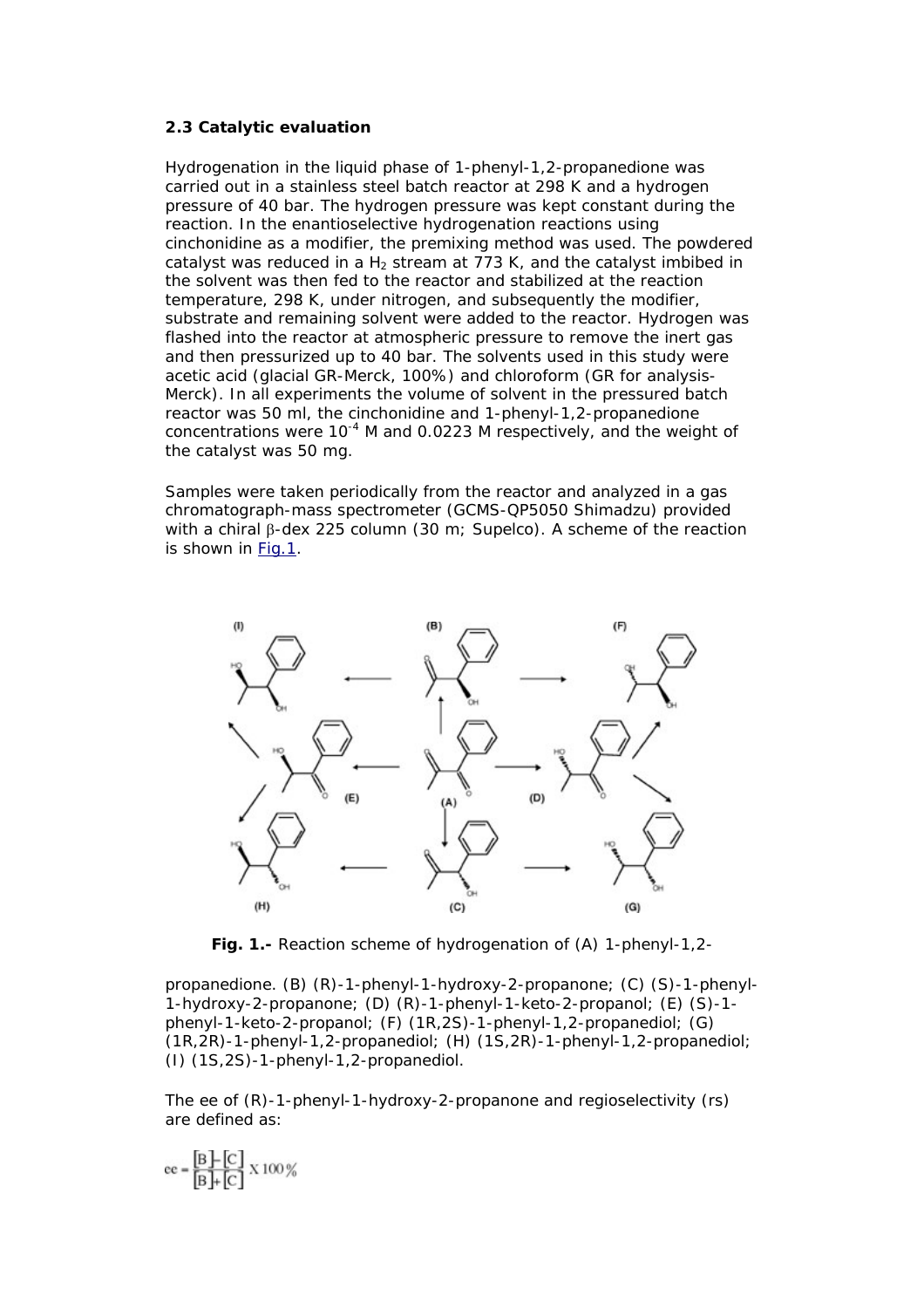$$
rs = \frac{[B] + [C]}{[D] + [E]} \times 100\%
$$

**where B = (R)-1-phenyl-1-hydroxy-2-propanone; C = (S)-1-phenyl-1-hydroxy-2-propanone; D = (R)-1-phenyl-1-keto-2-propanol, and E = (S)-1-phenyl-1-keto-2-propanol**

## **2. RESULTS AND DISCUSSION**

#### **3.1 Characterization.**

[Table 1](http://www.scielo.cl/scielo.php?script=sci_arttext&pid=S0717-97072005000100005&lng=es&nrm=iso&tlng=en#tabla1#tabla1) summarizes the specific surface areas, H/Ir ratios obtained from chemisorption, and metal particle size evaluated from TEM micrographs. Significant differences can be seen in the surface area of the supports used, ranging from 3 to 150 m<sup>2</sup>/g. The H/Ir ratio varies from 0.43 for the  $Ir/SiO<sub>2</sub>$  catalyst, down to extremely low values, lower than 0.10, in the samples supported on  $TiO<sub>2</sub>$ , and even lower on MoO<sub>3</sub>. The low Ir exposure for the Ir/TiO<sub>2</sub> catalyst is not a consequence of larger Ir particles size, but is the result of a partial surface coverage of Ir surface atoms by  $TiO<sub>x</sub>$ species generated by the reduction of the solids at high temperature, due to the so called SMSI effect, leading to a surface coverage of the metal crystals. This behaviour is also supported by the TEM results. For  $Ir/Moo<sub>3</sub>$ the low H/Ir value is a consequence of both factors, large metal particle size (5 nm) which implies low dispersion, and coverage of the Ir crystals by mobile MoO<sub>x</sub> species.

| Catalyst            | Surface area, $m^2g^{-1}$ | $H/Ir$ (%) | $d_{THM}$ ,nm |  |
|---------------------|---------------------------|------------|---------------|--|
| Ir/SiO <sub>2</sub> | 148                       | 43         | 1.7           |  |
| Ir/TiO <sub>2</sub> | 54                        | 10         | 2.1           |  |
| Ir/MoO,             |                           |            | 5.0           |  |

Table 1. Specific surface areas, H/Ir ratio and metal particle size of Ir catalysts:

[Figure 2](http://www.scielo.cl/scielo.php?script=sci_arttext&pid=S0717-97072005000100005&lng=es&nrm=iso&tlng=en#figura2#figura2) shows the TPR profiles of the catalysts studied. The  $Ir/SiO<sub>2</sub>$  sample shows a single reduction peak centered at 357 K attributed to the reduction of iridium oxide. The reduction profile shown by the  $Ir/TiO<sub>2</sub>$  sample is more complex. At 384 K reduction of iridium species occurs, and at temperatures close to 450 K partial reduction of the support begins, showing a peak centered at 506 K. With regard to the  $Ir/MoO<sub>3</sub>$  sample, the profile shows some similarities with those previously described for  $Ir/TiO<sub>2</sub>$ , but with higher  $H<sub>2</sub>$  consumption. This may be attributed to a greater extent of the reduction of the support induced by hydrogen spillover. This result is also supported by XPS studies. For comparison, the TPR of  $MoO<sub>3</sub>$  is also given. It is clearly seen that reduction of the pure  $MO<sub>3</sub>$  takes place at higher temperatures and occurs to a smaller extent compared with the  $Ir/MoO<sub>3</sub>$ sample.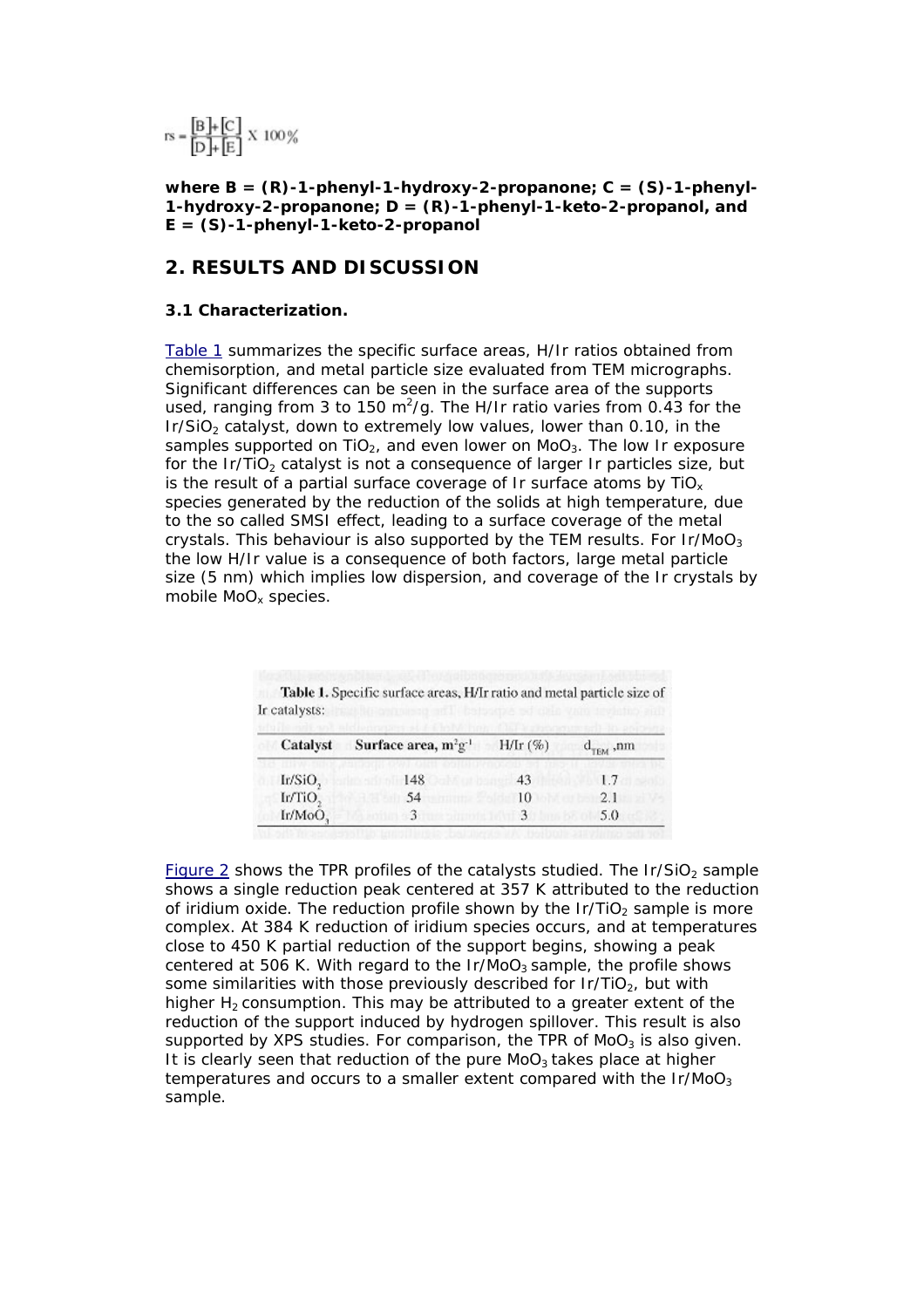

**Fig. 2.-** TPR profiles of Ir supported catalysts.

[Figure 3a](http://www.scielo.cl/scielo.php?script=sci_arttext&pid=S0717-97072005000100005&lng=es&nrm=iso&tlng=en#figura3#figura3) shows the Ir  $4f_{7/2}$  core level for the reduced catalysts. It can be seen that Ir/SiO<sub>2</sub> has the expected spectrum, centered at 60.3 eV, corresponding to Ir $\degree$  species. The spectrum of Ir/MoO<sub>3</sub> is more complex, and it is possible to detect a broadening due to Ir° and Irδ+ species. In the case of  $Ir/TiO<sub>2</sub>$ , the spectrum in the recorded B.E. range involves, beside the Ir signal, that corresponding to Ti  $2p_{3/2}$ , making more difficult the deconvolution of the curve. Nevertheless, the presence of  $Ir\delta^+$  in this catalyst may also be expected. The presence of partially reduced species of the supports (TiO<sub>x</sub> and MoO<sub>x</sub>) is responsible for the slight electron deficiency seen in the iridium species. [Fig 3b](http://www.scielo.cl/scielo.php?script=sci_arttext&pid=S0717-97072005000100005&lng=es&nrm=iso&tlng=en#figura3#figura3) shows the Mo 3d core level. It can be deconvoluted into two species, one with BE close to 230 eV, usually assigned to  $MoO<sub>2</sub>$ , while the other one at 231.6 eV is attributed to  $MoO<sub>3</sub>$ . [Table 2](http://www.scielo.cl/scielo.php?script=sci_arttext&pid=S0717-97072005000100005&lng=es&nrm=iso&tlng=en#tabla2#tabla2) summarizes the B.E. of Ir  $4f_{7/2}$ , Ti 2p<sub>3/2</sub>. Si 2p and Mo 3d and the Ir/M atomic surface ratios ( $M = Si$ , Ti or Mo) for the catalysts studied. As expected, significant differences in the Ir/M ratios were detected, with the lowest being that of the sample supported on SiO<sub>2</sub>, the catalyst that has the largest surface area and metal dispersion.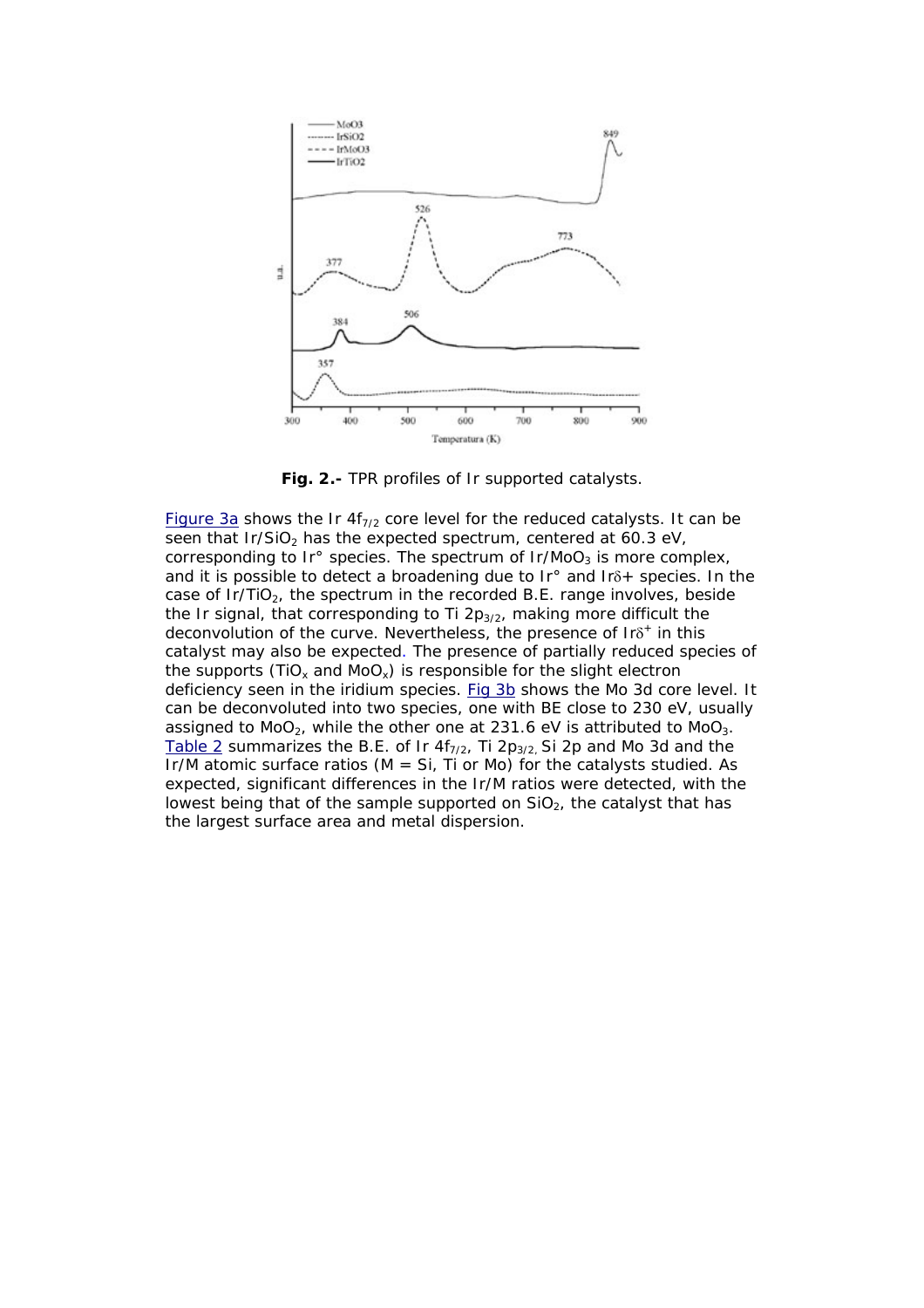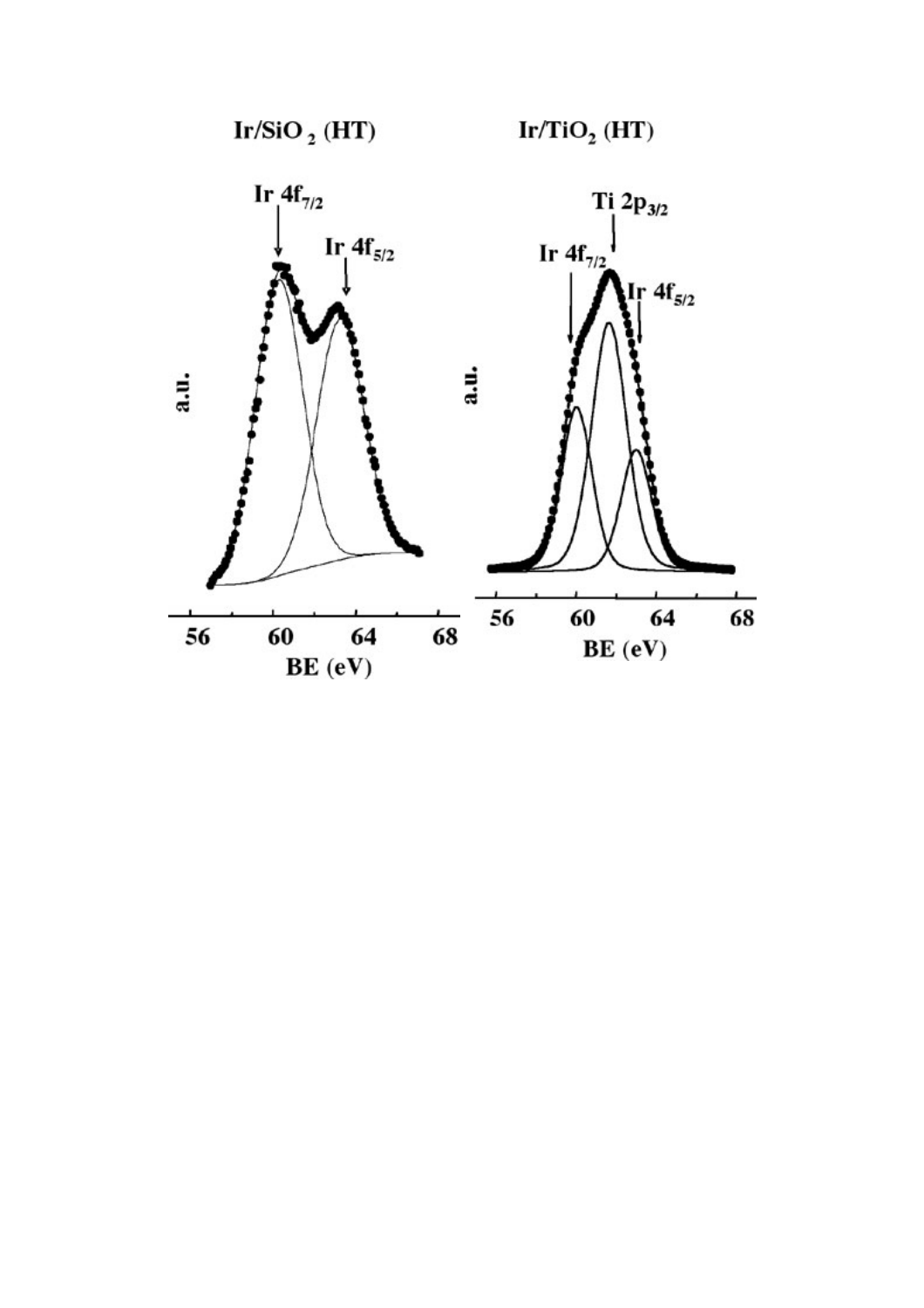



XRD studies of the different samples detected only the lines attributed to the supports,  $MoO<sub>3</sub>$  (and  $MoO<sub>2</sub>$  generated by the reduction treatment) and  $TiO<sub>2</sub>$  (anatase and rutile, the former in higher proportion), whereas no lines were observed in SiO<sub>2</sub>, an amorphous support.

| Catalyst |              |               |       |                    |                     |
|----------|--------------|---------------|-------|--------------------|---------------------|
|          | Ir $4f_{22}$ | $Ti 2p_{32}$  | Si2p  | Mo3d <sub>on</sub> | Ir/M (Si, Ti or Mo) |
| Ir/SiO,  | 60.3         | --            | 103.4 |                    | 0.0042              |
| Ir/TiO,  | 60.6         | 458.5         |       |                    | 0.027               |
| Ir/MoO.  | 60.8(70)     | <b>ACCESS</b> |       | 229.9 (65)         | 0.115               |
|          | 63.0(30)     |               |       | 231.6(35)          |                     |

### **Catalytic activity**

The enantioselective hydrogenation of 1-phenyl-1,2-propanedione was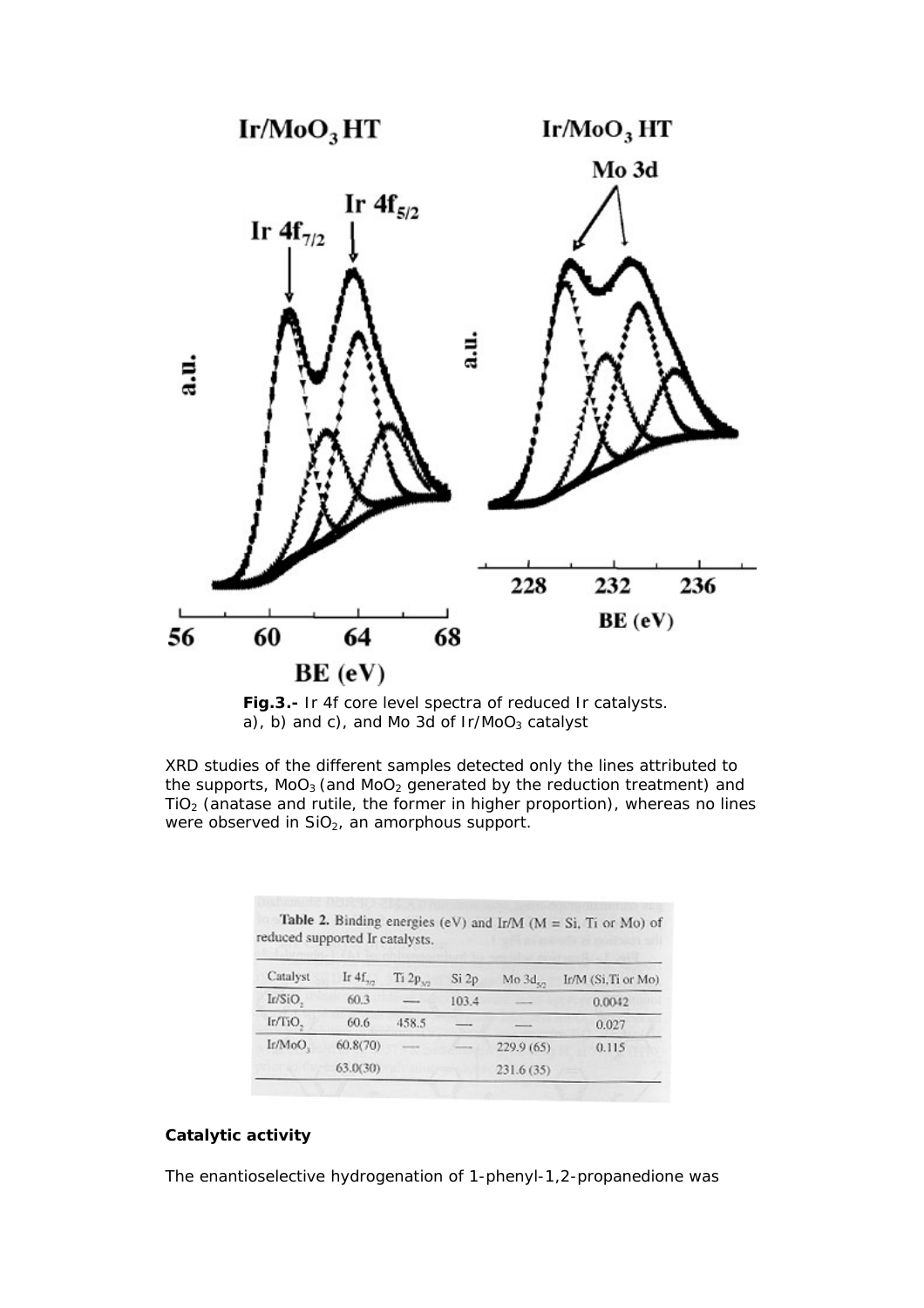carried out at 25 C and 40 bar of  $H_2$  in acetic acid or chloroform over modified supported Ir catalysts. Typical kinetics curves of the hydrogenation of 1-phenyl-1,2-propanedione on the three different supports,  $Ir/TiO<sub>2</sub>$ ,  $Ir/SiO<sub>2</sub>$  and  $Ir/MoO<sub>3</sub>$ , are shown in [Fig. 4a](http://www.scielo.cl/scielo.php?script=sci_arttext&pid=S0717-97072005000100005&lng=es&nrm=iso&tlng=en#figura4#figura4) and 4b for two different solvents, acetic acid and chloroform, respectively. The reaction is usually assumed to be first order with respect to the reactant, in agreement with the kinetic studies of Margitfalvi et al.[[7](http://www.scielo.cl/scielo.php?script=sci_arttext&pid=S0717-97072005000100005&lng=es&nrm=iso&tlng=en#7#7)] for the enantioselective hydrogenation of ethyl pyruvate, and generally the log (1- X) *vs.* t plots have two segments. The first is used as representative of the first order reaction, while the second also includes interactions of the solvent with the modifier and the substrate as well as the presence of the other products of side reactions, such as cinchonidine dimerization. The first-order rate constants obtained in acetic acid for the three catalysts, calculated from the first 60 min of reaction, are shown in [Table 3.](http://www.scielo.cl/scielo.php?script=sci_arttext&pid=S0717-97072005000100005&lng=es&nrm=iso&tlng=en#tabla3#tabla3)

The hydrogenation rate was greater with  $Ir/TiO<sub>2</sub>$  than with the other catalysts in the presence of both acetic acid and chloroform as solvents. The conversion of the diketone with the three systems studied increases with reaction time, even though the  $Ir/Moo<sub>3</sub>$  catalyst showed a much lower increase, reaching 5.5% conversion at 240 min, while for the same reaction time the conversions with  $Ir/TiO<sub>2</sub>$  and  $Ir/SiO<sub>2</sub>$  were 45% and 8%, respectively. The low conversion level achieved by the  $Ir/Moo<sub>3</sub>$  catalyst may be attributed to the small amount of superficial metallic Ir shown by this catalyst. The reaction studied in chloroform as solvent ([see Fig. 4b.](http://www.scielo.cl/scielo.php?script=sci_arttext&pid=S0717-97072005000100005&lng=es&nrm=iso&tlng=en#figura4#figura4)) shows that the observed trends are similar to that previously discussed for the  $Ir/TiO<sub>2</sub> HT$  catalyst, but they reach a rather constant conversion value (2% conversion) in the Ir/SiO<sub>2</sub> HT catalyst. Activity in chloroform is lower compared to that shown by the same catalysts in acetic acid, and the induction time present in these curves, attributed to the interaction between cinchonidine and substrate in the solvent (by solvation), is striking. The above results showed that the first order reaction rate is affected by the dielectric constant of the solvent.

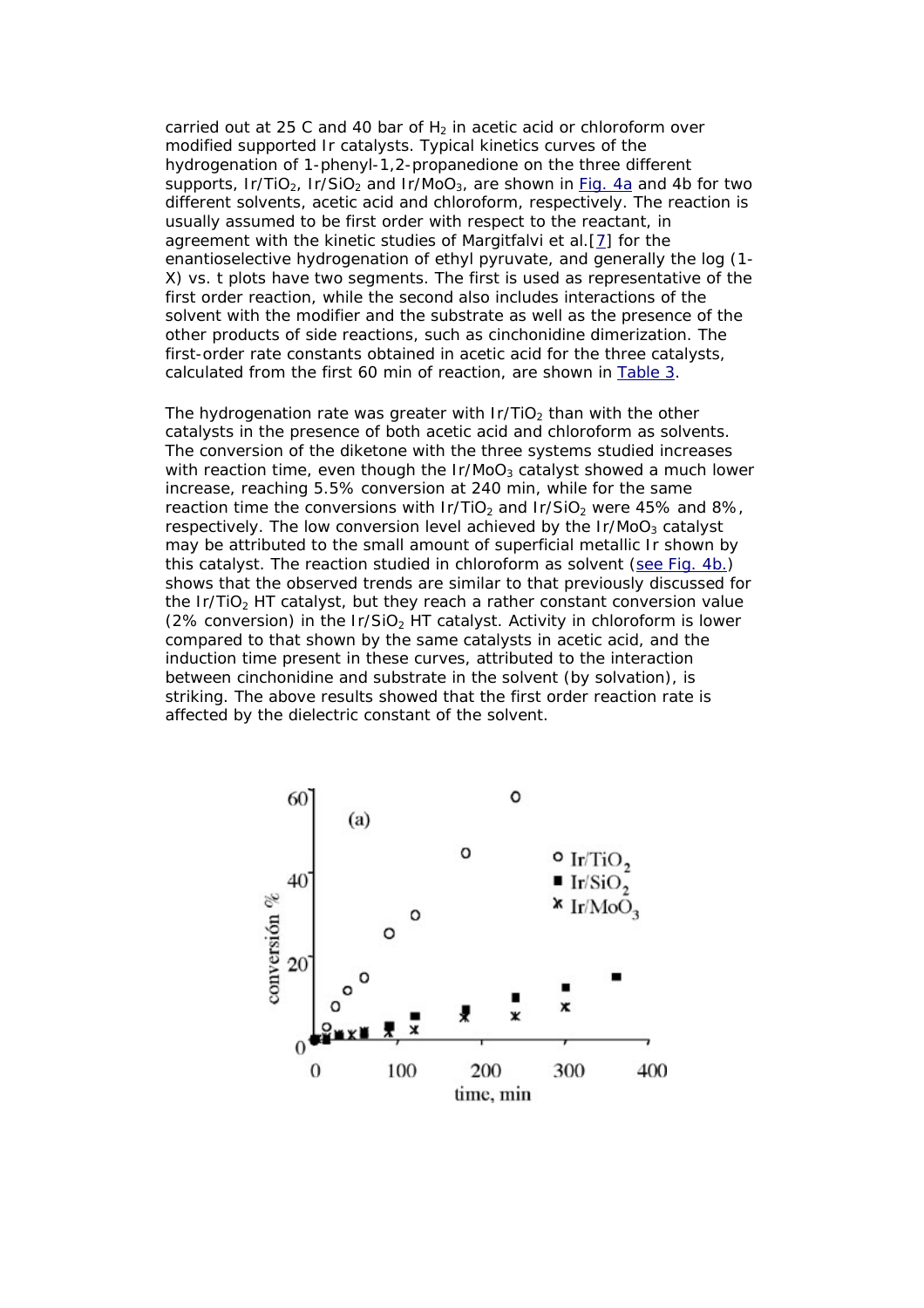

**Fig. 4.-** Hydrogenation of 1 phenyl-1,2-propanedione over Ir catalysts at 40 bar and 298 K. Effect of the solvent on the evolution of the conversion level over time. a) acetic acid; b) chloroform.

| Catalyst            | Acetic acid      | Chloroform              |
|---------------------|------------------|-------------------------|
|                     | $k.$ min $^{-1}$ | $k$ , min <sup>-1</sup> |
| Ir/TiO <sub>2</sub> | 0.0419           | 0.0146                  |
| Ir/SiO,             | 0.0076           | 0.0044                  |
| Ir/MoO,             | 0.0045           | 0.0025                  |

Tabla 3. First-order rate constant in the hydrogenation of 1-phenyl-1,2-propanodione at 298 K obtained in acetic acid and chloroform as solvents

[Figure 5](http://www.scielo.cl/scielo.php?script=sci_arttext&pid=S0717-97072005000100005&lng=es&nrm=iso&tlng=en#figura5#figura5) shows the evolution of the enantiomeric excess during the reaction for the three catalysts in both solvents. The ee has a maximum value of 20% at 120 min with  $Ir/TiO<sub>2</sub> HT$  catalysts, then its decreases to 16% as conversion increases. The same effect occurs with the  $Ir/MoO<sub>3</sub> HT$ catalysts, but this value is slightly lower than that of the Ir/TiO<sub>2</sub> HT catalysts ([see Table 4](http://www.scielo.cl/scielo.php?script=sci_arttext&pid=S0717-97072005000100005&lng=es&nrm=iso&tlng=en#tabla4#tabla4)). In the case of  $Ir/SiO<sub>2</sub> HT$ , the ee remained constant (11%) with increasing conversion. Although these values are lower, they are not unusual and they are in agreement with previous results that have shown low activity and ee for the hydrogenation of diketones. In fact, the hydrogenation 1-phenyl-1,2-propanedione is considered a very difficult reaction for inducing enantioselectivity. Blaser et al. [[21](http://www.scielo.cl/scielo.php?script=sci_arttext&pid=S0717-97072005000100005&lng=es&nrm=iso&tlng=en#21#21)] have summarized the activity and ee of different activated ketones and they have shown that the hydrogenation of 1,2-butanedione and 1-phenyl-1,2-propanedione lead to lower ee. They have explained this behavior considering that the hydrogenation of the desired hydroxy ketones is faster compared to the substrate, thus the reaction leads to a greater extent to the corresponding diol (kinetic resolution).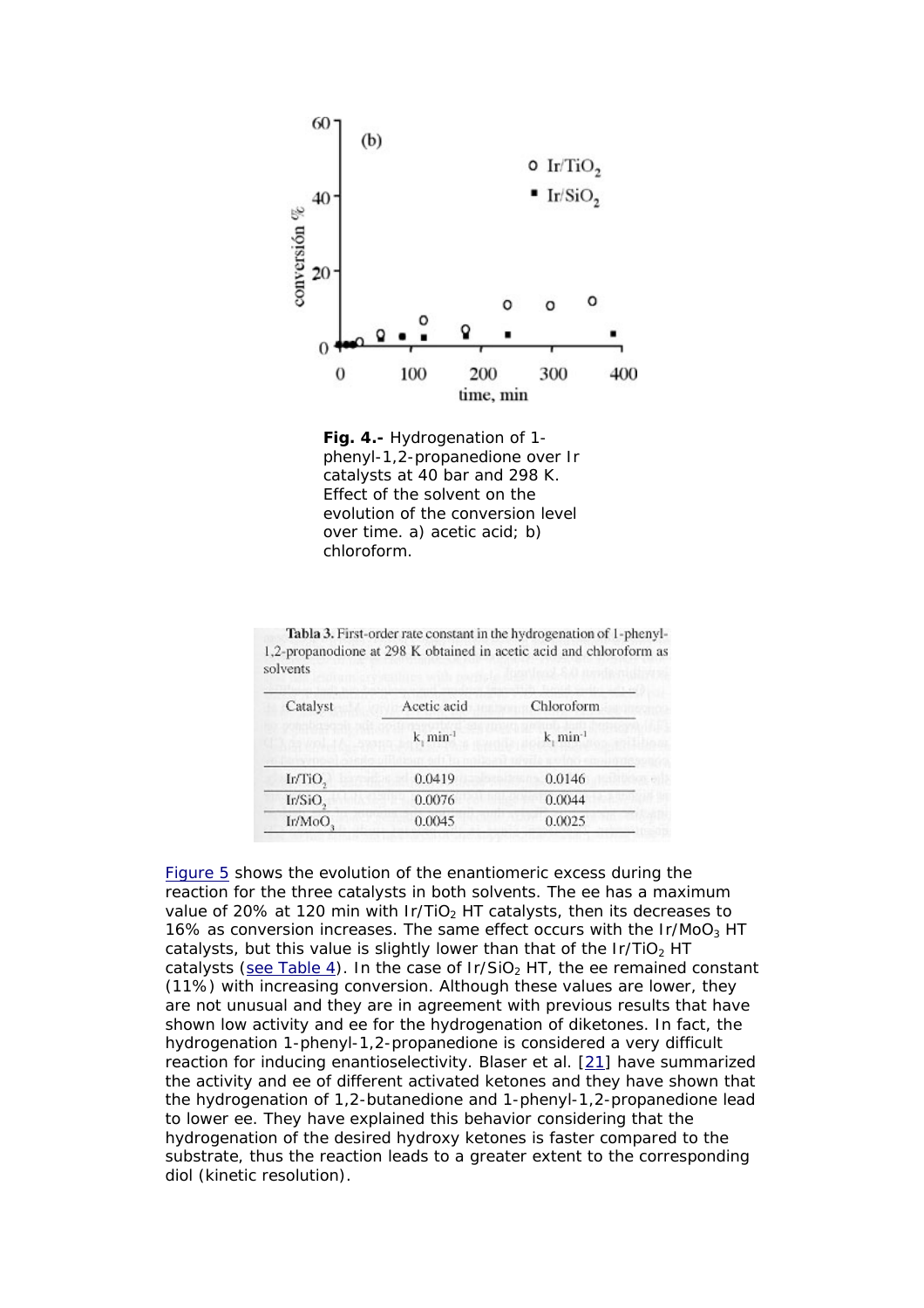

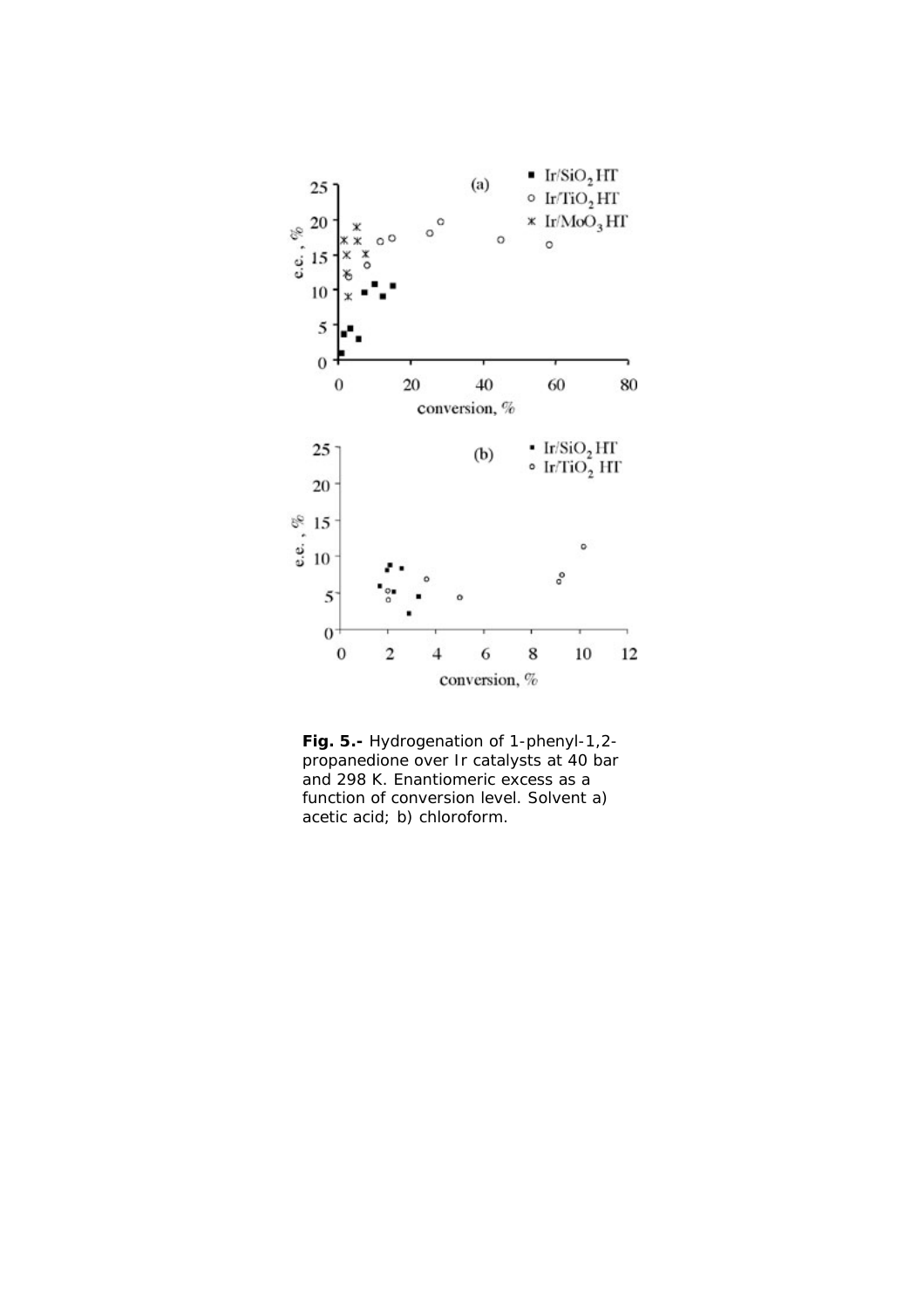| Catalyst            | Solvent     | Conversion | $ec_{max}$ (%) | $rs_{\max}$ (max) |
|---------------------|-------------|------------|----------------|-------------------|
| Ir/SiO,             | Acetic acid | 15         | Н              | 660               |
|                     | Chloroform  | 3          | 9              | 280               |
| Ir/TiO <sub>2</sub> | Acetic acid | 58         | 20             | 630               |
|                     | Chlorform   | 10         | Н              | 400               |
| Ir/MoO <sub>s</sub> | Acetic acid | 8          | 19             | (a)               |
|                     | Chlorform   |            |                |                   |

Tabla 4. Support and solvent effect on enantioselectivity in the hydrogenation of 1-phenyl-1,2-propanodione.

Reaction conditions: T=25 °C, P = 40 bar, [1-phenyl-1,2propanedione] =  $0.0223M$ , [CD] =  $1.02x10^{2}$  M, catalyst = 0.05 g, reaction time  $= 240$  min.

(a) No 2-hydroxyketone formation was detected.

Nevertheless, high values for the regioselectivity [\(Fig. 6](http://www.scielo.cl/scielo.php?script=sci_arttext&pid=S0717-97072005000100005&lng=es&nrm=iso&tlng=en#figura6#figura6)) were achieved with both Ir/TiO<sub>2</sub> HT and Ir/SiO<sub>2</sub> HT catalysts ([Table 4](http://www.scielo.cl/scielo.php?script=sci_arttext&pid=S0717-97072005000100005&lng=es&nrm=iso&tlng=en#tabla4#tabla4)), but these values were lower in chloroform as the solvent. These values are much higher than those reported previously [\[13](http://www.scielo.cl/scielo.php?script=sci_arttext&pid=S0717-97072005000100005&lng=es&nrm=iso&tlng=en#13#13)] for the same kind of reaction conducted on Pt catalysts, and this is because Ir catalysts display low activity for the hydrogenation of 2-hydroxy ketones. Additionally, under the conditions studied, the hydrogenation of both C=O groups to produce diols was not detected, in contrast to Toukoniitty's results obtained on Pt catalysts. This is one of the main characteristics of the modified supported Ir catalyst because the separation of the products is difficult and expensive.



**Fig. 6.-** Kinetics of the hydrogenation of 1-phenyl-1,2-propanedione in acetic acid over  $Ir/TiO<sub>2</sub> HT$  at 298 K and 40 bar: (o ) A: 1-phenyl-1,2 propanedione; (®) B: (R)-1-phenyl-1-hydroxy-2-propanone; ( ) C: (S)-1 phenyl-1-hydroxy-2-propanone; (D) D: (R)-1-phenyl-1-keto-2-propanol + E: (S)-1-phenyl-1-keto-2-propanol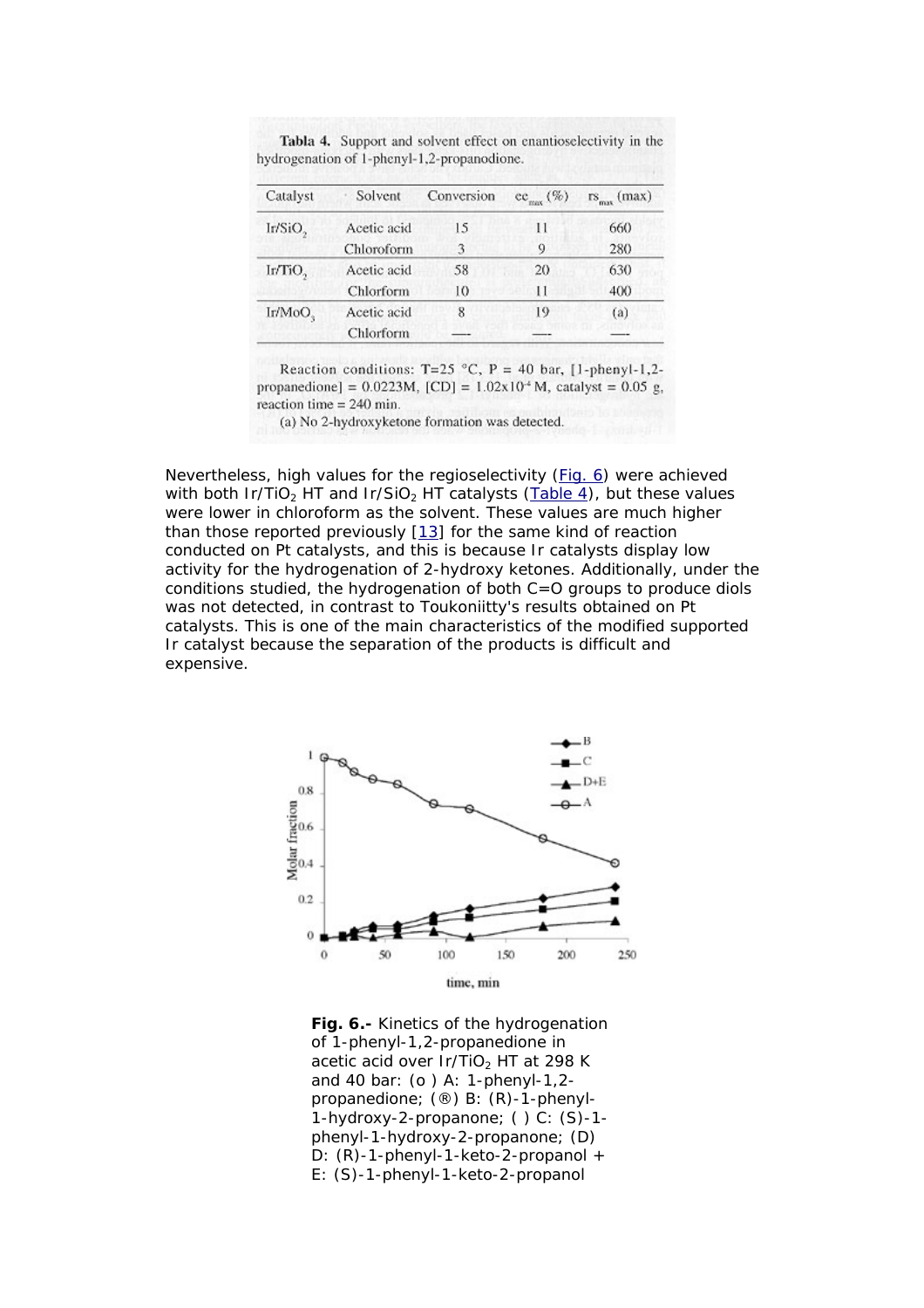The effect of the solvent on the enantioselective hydrogenation of 1 phenyl-1,2-propanedione was evidenced in the previous results. It has already been reported that the solvent has an important effect on the enantioselectivity of the cinchona modified catalysts. Nevertheless, only a few solvents have been tested. The first systematic research of the effect of the solvent on the ee reported an optimum selectivity for solvents with a dielectric constant between 2 and 10  $[5]$ . The effect of several organic acids and bases used as solvents and additives for the enantioselective hydrogenation ofa-ketoesters with cinchona-modified platinum catalyst was studied. Carboxylic acids have a positive influence on the enantioselectivity of the reaction, both as solvents and as additives. The best results were observed in acetic acid, where the optical yields increase between 8 and 12% compared to toluene or ethanol as solvents. In addition, extremely low modifier concentrations are necessary. For the hydrogenation of ethyl pyruvate, using a special wide pore  $Pt/Al<sub>2</sub>O<sub>3</sub>$  catalyst and 10,11-dihydro-Omethylcinchonidine as modifier, the highest value ever reported for any chiral heterogeneous catalyst is 95% enantioselectivity. Even though bases are not suitable as solvents, in some cases they have a beneficial effect as additives at low concentration. With regard to the reaction rates, it has been found that only slight changes are produced without showing a clear correlation with polarity. Murzin et al. [\[13](http://www.scielo.cl/scielo.php?script=sci_arttext&pid=S0717-97072005000100005&lng=es&nrm=iso&tlng=en#13#13)[,18](http://www.scielo.cl/scielo.php?script=sci_arttext&pid=S0717-97072005000100005&lng=es&nrm=iso&tlng=en#18#18)] have studied the solvent effect in the hydrogenation of 1-phenyl-1,2 propanedione on  $Pt/Al_2O_3$  in the presence of cinchonidine as modifier, giving a higher ee (65%) of (R)-1 hydroxy-1-phenyl-2-propanone when the reaction was carried out in dichloromethane, and a lower ee when ethyl acetate or methanol were used as solvent.



**Fig. 7.-** Cinchonidine structure, Open(3) conformer.

In the present work the differences displayed in the catalytic activity when acetic acid and chloroform are used as solvents with the three catalysts studied may be explained on the basis of two main effects: (i) the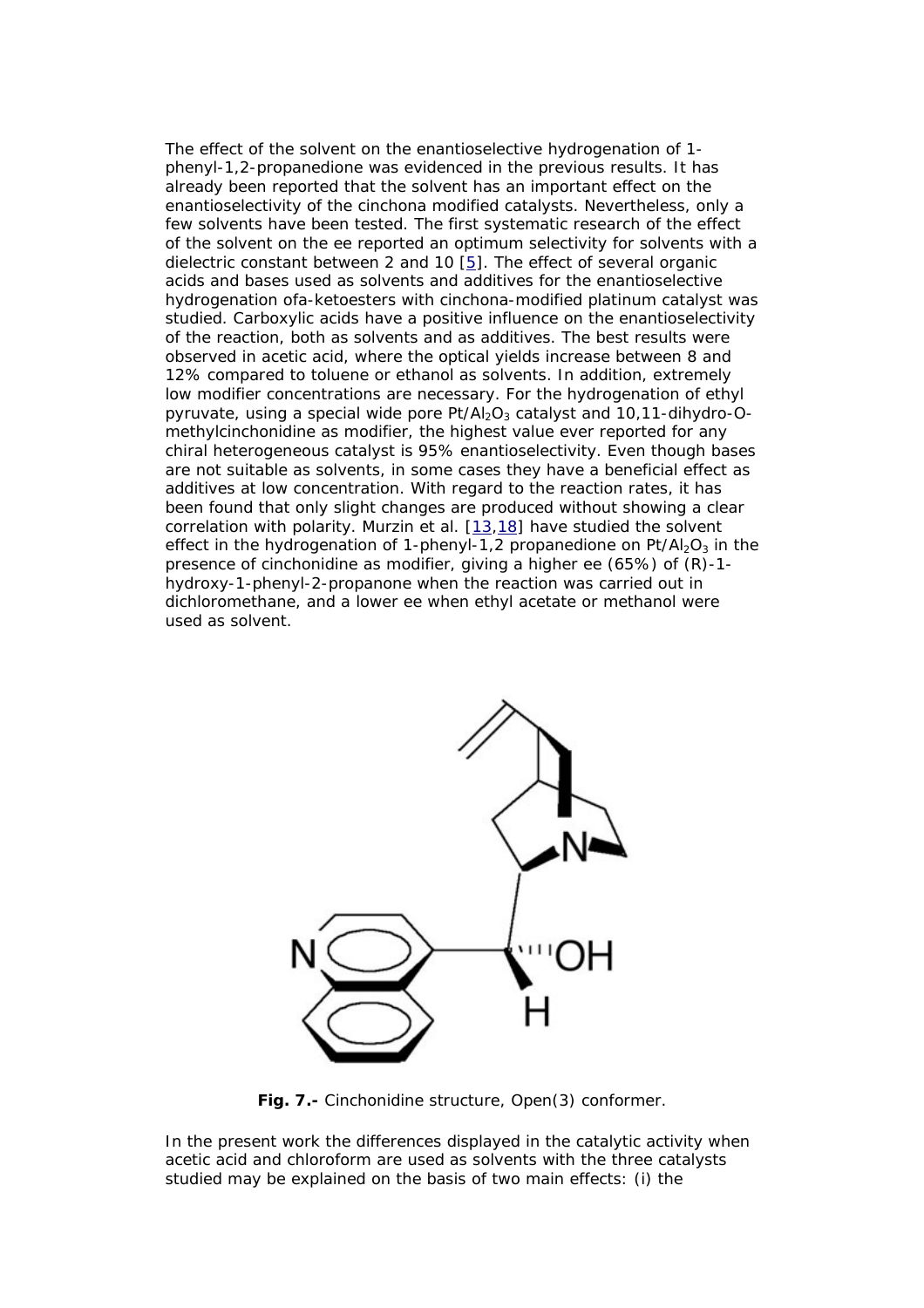concentration of cinchonidine Open(3) conformer [\(see Fig. 7\)](http://www.scielo.cl/scielo.php?script=sci_arttext&pid=S0717-97072005000100005&lng=es&nrm=iso&tlng=en#figura7#figura7) and (ii) the activating effect on the C=O bond of the substrate induced by a protic solvent.

Bürgi and Baiker [\[22\]](http://www.scielo.cl/scielo.php?script=sci_arttext&pid=S0717-97072005000100005&lng=es&nrm=iso&tlng=en#22#22) have studied the importance of the solventdependent cinchonidine conformation in the hydrogenation of activated carbonyl compounds over cinchonidine-modified Pt catalysts. The achieved enantiomeric excess shows the same solvent dependence as the fraction of Open(3) conformer in solution, suggesting that this conformer plays a crucial role in the enantiodifferentiation. Both NMR experiments and *ab initio* calculations show that the Open(3) conformer of cinchonidine is the most stable conformer in nonpolar solvents. The stabilization of the closed conformers is mainly due to their larger dipole moment as compared to Open(3). In polar solvents the fraction of cinchonidine adopting a closed conformation is more than 50% at room temperature. Agreement between the experiment and the calculations is within about 0.3 kcal/mol.

On the other hand, different authors have pointed out that modifier concentration plays an important role on selectivity. Margitfalvi et al. [\[23](http://www.scielo.cl/scielo.php?script=sci_arttext&pid=S0717-97072005000100005&lng=es&nrm=iso&tlng=en#23#23)] reported that during pyruvate hydrogenation the dependence on modifier concentration shows a bell type curve. At lower CD concentrations only a slight fraction of the metallic phase is covered by the modifier, and low enantioselectivity can be achieved. Conversely, at higher CD concentration the formation of dimers  $(CD)_2$ , which are inactive species, is likely, thus limiting the amount of the desired enantiomer. Therefore, since in the present study the same CD concentration was used in all experiments, and the catalysts had the same metal load but different metal dispersion, the CD concentration was not optimized for the system studied. The low cinchonidine concentration can be the reason for the ee value observed with both the Ir/TiO<sub>2</sub> HT and Ir/MoO<sub>3</sub> HT catalysts. These results are in agreement with different authors  $[5, 24, 25]$  $[5, 24, 25]$  $[5, 24, 25]$  $[5, 24, 25]$  $[5, 24, 25]$  $[5, 24, 25]$  who have studied hydrogenation rate and ee as a function of modifier concentration in the hydrogenation of ethyl pyruvate to (R)-ethyl lactate. Further improvements in the experimental conditions have led to significant increases in reaction rate and enantioselectivity [[26\]](http://www.scielo.cl/scielo.php?script=sci_arttext&pid=S0717-97072005000100005&lng=es&nrm=iso&tlng=en#26#26).

There is much evidence that the choice of support is important because it affects activity and enantioselectivity in the hydrogenation of many substrates. As a matter of fact, the effect of the support on catalytic performance in the hydrogenation of ethyl pyruvate over silica, alumina, active charcoal and zeolite-supported Pt catalysts using cinchonidine as modifier has been studied [\[27,](http://www.scielo.cl/scielo.php?script=sci_arttext&pid=S0717-97072005000100005&lng=es&nrm=iso&tlng=en#27#27) [28\]](http://www.scielo.cl/scielo.php?script=sci_arttext&pid=S0717-97072005000100005&lng=es&nrm=iso&tlng=en#28#28). The support itself may display not only a slight effect on the reaction, but it can also affect strongly the metal dispersion. It is well known that metal particle size affects not only the activity but also the selectivity. Thus, for Pt catalysts used in the hydrogenation of ethyl pyruvate, relatively large Pt particles with dispersions lower than 50% have yielded the best results [\[3\]](http://www.scielo.cl/scielo.php?script=sci_arttext&pid=S0717-97072005000100005&lng=es&nrm=iso&tlng=en#3#3). Similar studies on other reactions have also been made. In the hydrogenation of 1 phenyl-1,2-propanedione, Toukoniitty et al. [\[29](http://www.scielo.cl/scielo.php?script=sci_arttext&pid=S0717-97072005000100005&lng=es&nrm=iso&tlng=en#29#29)] have studied two different commercial catalysts, 5%-Pt/C and  $5\%$ -Pt/Al<sub>2</sub>O<sub>3</sub>, with mean metal particle sizes of 1.5 and 8.3 nm, respectively. The hydrogenation rate was higher with the Pt/C catalysts than with Pt/Al<sub>2</sub>O<sub>3</sub>, but the ee of  $(R)$ -1-phenyl-1hydroxy-2-propanone was lower with the Pt/C catalysts than with  $Pt/Al_2O_3$ . The low ee obtained over Pt/C catalysts was attributed to the smaller mean Pt particle size. According to the literature [[29\]](http://www.scielo.cl/scielo.php?script=sci_arttext&pid=S0717-97072005000100005&lng=es&nrm=iso&tlng=en#29#29), these results are due to the fact that catalysts with larger mean Pt particle size give higher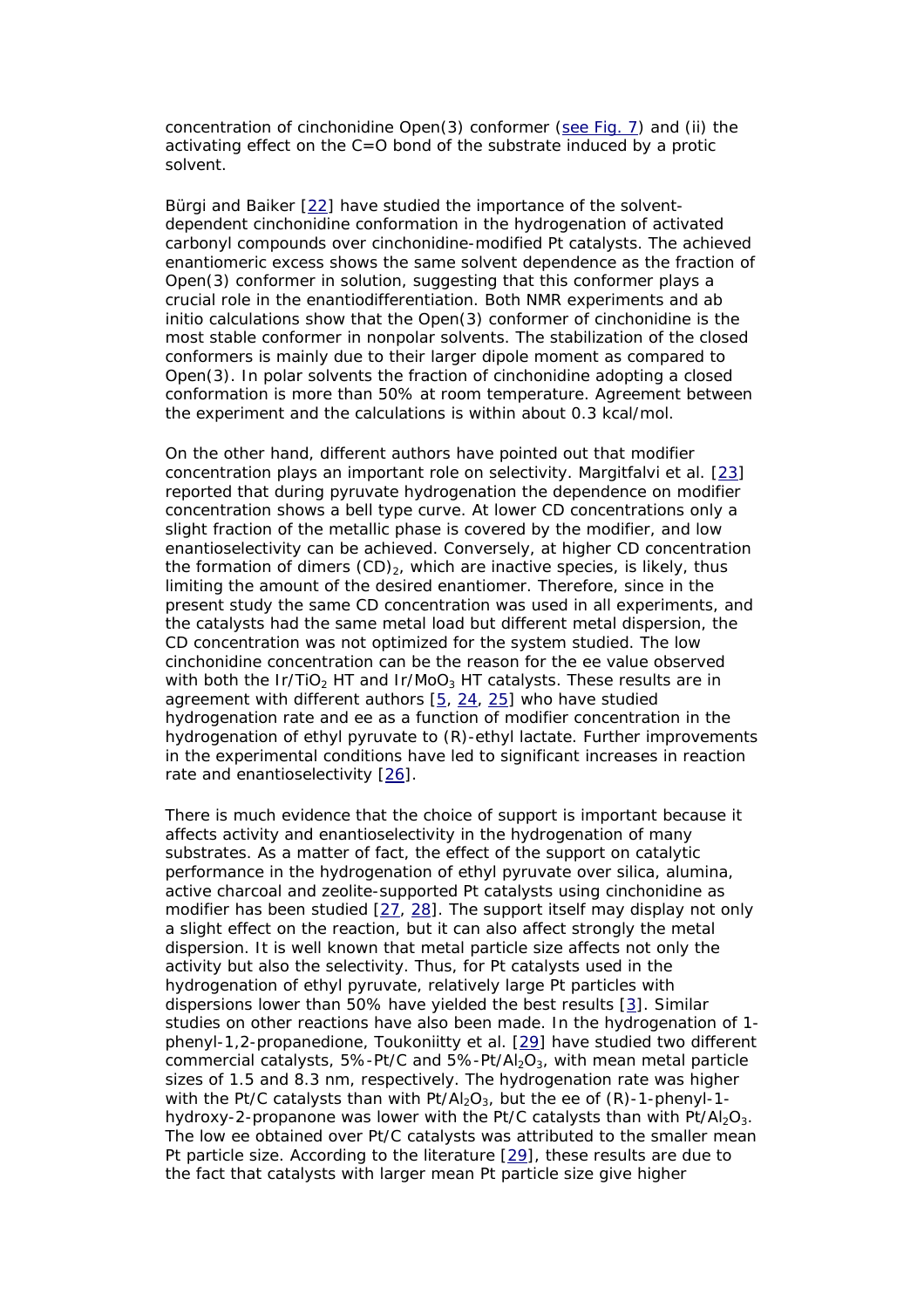enantioselectivities.



Fig. 8.- Scheme of surface coverage of Ir/TiO<sub>2</sub> catalyst.

The observed differences in the behavior of the catalysts studied in this work, Ir/SiO<sub>2</sub>, Ir/TiO<sub>2</sub> and Ir/MoO<sub>3</sub>, can be attributed mainly to differences in the performance of the support. Thus, the  $Ir/SiO<sub>2</sub>$  catalyst has iridium crystallites with particle size close to 1.7 nm, and the metal is essentially Ir $\degree$ . Although in the Ir/TiO<sub>2</sub> catalyst the metal particles have similar size, 2.1 nm, the metal is not fully reduced because of a partial migration of  $TiO<sub>x</sub>$ species over the Ir species, leading to a partial coverage of Ir crystals. This feature is even more significant in the  $Ir/MoO<sub>3</sub>$  catalyst, in which a reduction of the MoO<sub>3</sub> takes place to a large extent, and the partially reduced MoO<sub>y</sub> species migrate over the Ir crystals producing a significant coverage of the Ir particles, and by electronic transfer generate Ird+ species. Additionally, in this sample, due to the small surface area of the support, the metal particle size is larger (5.0 nm) than that of the other catalysts studied. These two facts are of great importance because the presence of electron deficient metal particles favors the polarization of the carbonyl group of the ketones and aldehydes [[30](http://www.scielo.cl/scielo.php?script=sci_arttext&pid=S0717-97072005000100005&lng=es&nrm=iso&tlng=en#30#30), [31](http://www.scielo.cl/scielo.php?script=sci_arttext&pid=S0717-97072005000100005&lng=es&nrm=iso&tlng=en#31#31), [32](http://www.scielo.cl/scielo.php?script=sci_arttext&pid=S0717-97072005000100005&lng=es&nrm=iso&tlng=en#32#32)], leading to an enhancement of the catalytic activity [[33](http://www.scielo.cl/scielo.php?script=sci_arttext&pid=S0717-97072005000100005&lng=es&nrm=iso&tlng=en#33#33)] which occurs essentially in titania- and molybdena-supported Ir catalysts. The better performance of the former catalyst can be attributed to its particle size. As already mentioned, different authors have pointed out that the hydrogenation of diketones requires a metal particle size of around 3 nm, which is closer to that shown by Ir/TiO<sub>2</sub> than by Ir/MoO<sub>3</sub>.

To understand the rather low enantiomeric excess obtained under the experimental conditions used, it should be kept in mind that it is necessary to create a chiral site, otherwise the reaction leads to the racemic mixture, as occurs on unmodified metal sites. A chiral site is formed by the adsorption of a modifier molecule on the metal surface. There is no doubt that the chiral modification step is the key to enabling the catalyst to behave enantioselectively. To explain the mechanism of enantioselective promotion, specifically the mode of action of Pt-cinchona modifiers on the a-functionalized ketone system, several studies have been made [\[33,](http://www.scielo.cl/scielo.php?script=sci_arttext&pid=S0717-97072005000100005&lng=es&nrm=iso&tlng=en#33#33) [34c,](http://www.scielo.cl/scielo.php?script=sci_arttext&pid=S0717-97072005000100005&lng=es&nrm=iso&tlng=en#34#34) [6a,](http://www.scielo.cl/scielo.php?script=sci_arttext&pid=S0717-97072005000100005&lng=es&nrm=iso&tlng=en#6#6) [35\]](http://www.scielo.cl/scielo.php?script=sci_arttext&pid=S0717-97072005000100005&lng=es&nrm=iso&tlng=en#35#35). The most widely accepted model, which has been proposed by various groups (Blaser, Baiker and Wells), is the so-called "*active chiral site model"*. In this model there is no requirement for the formation of an ordered arrangement of modifiers. Instead, the chiral-directing interaction is proposed to occur between a single adsorbed modifier and a reactant molecule. If the chiral modifier is adsorbed parallel to the surface via its aromatic ring system, steric constraints imply that the N atom of the quinuclidine moiety would be unable to interact with the surface and hence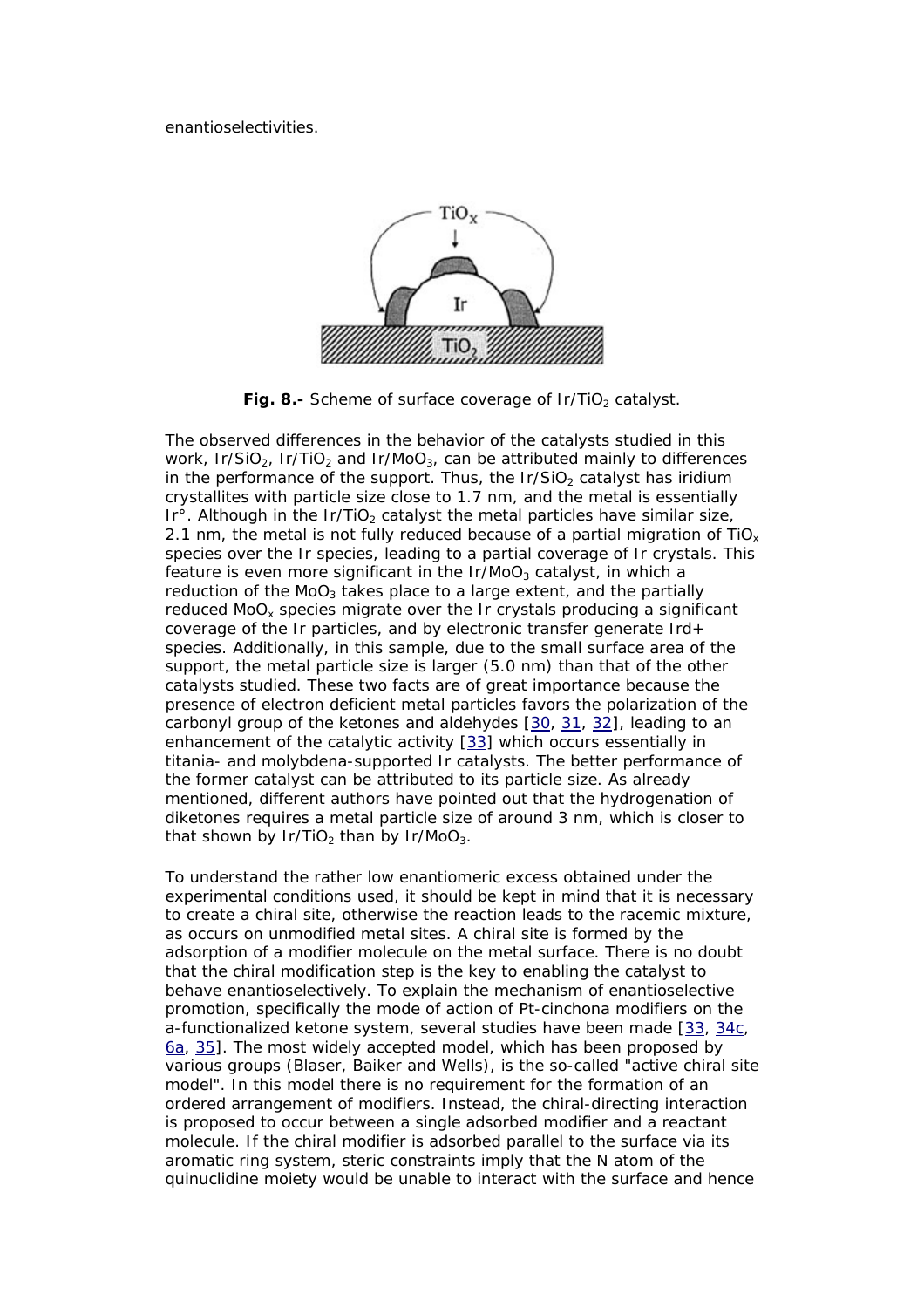would be available to interact with the reactant molecule. It is proposed that, during the hydrogenation reaction, the protonation of either the N atom or the ketone O atom results in the ability to form a H-bonding interaction between the N atom of the quinuclidine moiety and the ketone group of the reactant. If the geometry of the  $\alpha$ -ketoester is sterically constrained so that the intermediate to the R-product is favoured over the intermediate to the S-product, enantioselective hydrogenation would ensue. The stabilization of this partially hydrogenated intermediate by the modifier was also thought to be hydrogenated more rapidly than an isolated a-ketoester molecule, accounting for the rate enhancement observed on chirally modified surfaces [[36](http://www.scielo.cl/scielo.php?script=sci_arttext&pid=S0717-97072005000100005&lng=es&nrm=iso&tlng=en#36#36)].

The second model, proposed by Margitfalvi et al. [\[37\]](http://www.scielo.cl/scielo.php?script=sci_arttext&pid=S0717-97072005000100005&lng=es&nrm=iso&tlng=en#37#37), the *"shielding effect model,"* suggests the formation of a weak complex between the modifier and the substrate in the liquid phase. In that complex the modifier provides a specific shielding effect (SE). Due to the particular character of the shielding, the  $\alpha$ -ketoester can interact with the metal surface only by its unshielded side. If the reactivity of the substrate in the shielded substratemodifier complex is higher than that of the free substrate, significant enantiodifferentiation should be observed. In one of the shielded forms, the proper directionality of the quinuclidine nitrogen towards the carbonyl group provides the increased reactivity of the carbonyl group. Even though calculations seem to be able to predict the preferred adsorption mode of the C=O bond, it is not clear which specific (repulsive) interactions are responsible for the discrimination. For the  $\alpha$ -ketoethers, the favored formation of the (R,S)-isomers was proposed to be due to the steric effect of the methyl group in the adsorbed state. However, it is necessary to carry out the study of different interactions by others techniques such as NMR [\[37](http://www.scielo.cl/scielo.php?script=sci_arttext&pid=S0717-97072005000100005&lng=es&nrm=iso&tlng=en#37#37)], FTIR spectroscopy [\[38\]](http://www.scielo.cl/scielo.php?script=sci_arttext&pid=S0717-97072005000100005&lng=es&nrm=iso&tlng=en#38#38), near-edge X-ray absorption fine structure (NEXAFS) [[39](http://www.scielo.cl/scielo.php?script=sci_arttext&pid=S0717-97072005000100005&lng=es&nrm=iso&tlng=en#39#39), [40](http://www.scielo.cl/scielo.php?script=sci_arttext&pid=S0717-97072005000100005&lng=es&nrm=iso&tlng=en#40#40), [41](http://www.scielo.cl/scielo.php?script=sci_arttext&pid=S0717-97072005000100005&lng=es&nrm=iso&tlng=en#41#41)] to develop the model of each of the specific systems.

Whatever the model, competition between the substrate and the modifier, or substrate and supramolecule to be adsorbed on the metal surface, may also be important to understand the ee obtained. Thus, if the modifier (or the supramolecule) is preferentially adsorbed, an important ee may be expected. Conversely, if the substrate is preferentially adsorbed, almost no chiral induction takes place and consequently a low ee should be obtained.

# **CONCLUSIONS**

The hydrogenation of 1-phenyl-1,2-propanedione at 40 bar and 298 K was studied on different cinchona-modified supported Ir catalysts. It was found that Ir/SiO<sub>2</sub> and Ir/TiO<sub>2</sub> catalysts reduced at high temperatures, 773 K, have similar metal particle size, close to 2.0 nm, even though the H/Ir ratio obtained from  $H_2$  chemisorption showed greater differences (high for the former and low for iridium catalysts supported on titania and molybdenum,supported iridium catalysts). In these samples, the migration of the partially reduced supports,  $TiO_x$  and  $MoO_x$  moieties, on the metal crystals induce the creation of Ird+ species. TPR and XPS results are in line with these findings.

It was found that the nature of the support affects the catalytic performance of the solids during the hydrogenation of 1-phenyl-1,2 propanedione, especially in catalysts in the SMSI state such as  $Ir/TiO<sub>2</sub>$  and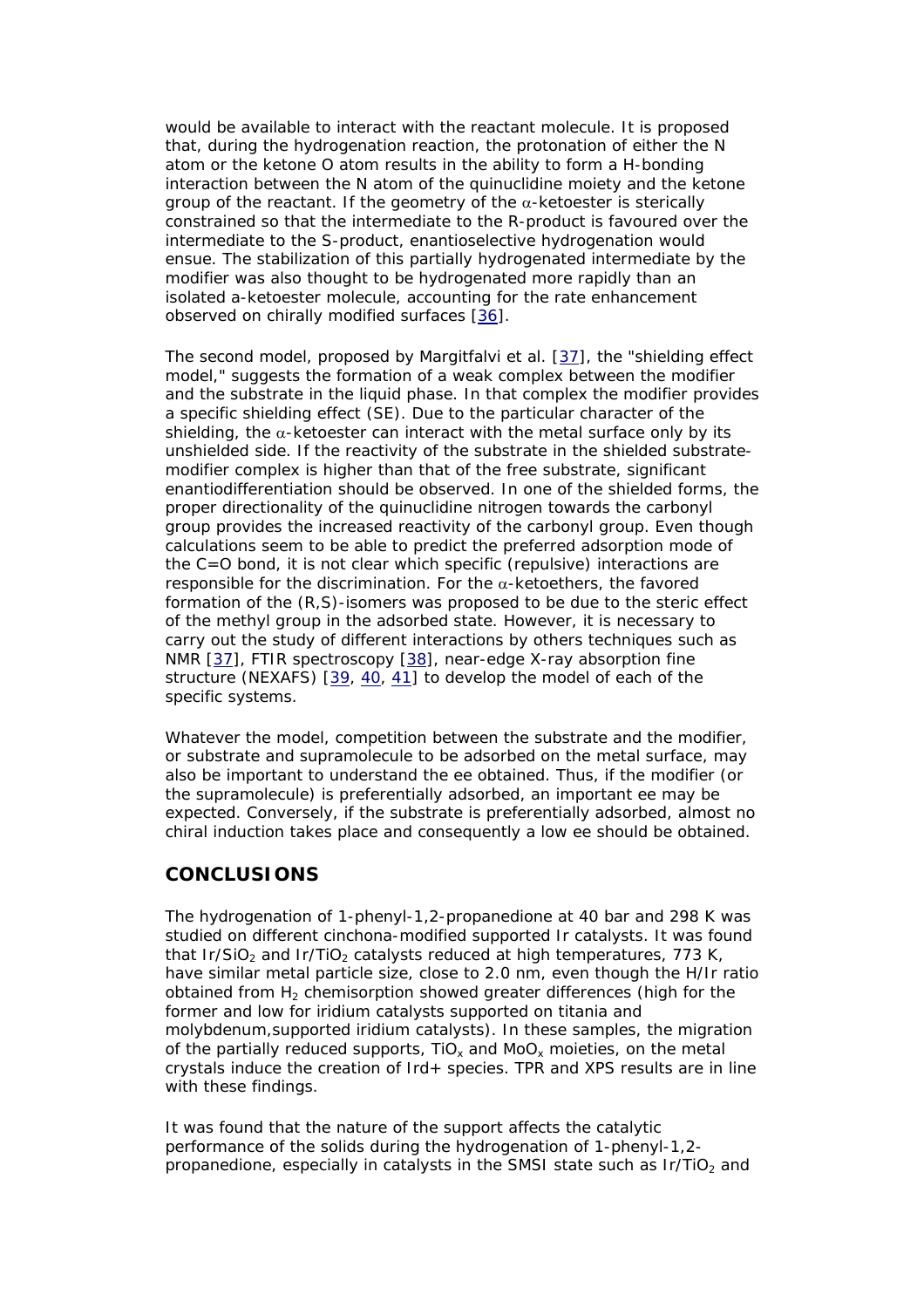Ir/MoO<sub>3</sub>. This has been attributed to the present of electron deficient metal species, Irδ+, which are responsible for the polarization of the carbonyl bond of the substrates, thus favoring the activity and the enantioselectivity of the reaction. It should be emphasized that high regioselectivity values were obtained with all the catalysts.

The effect of the solvent was also studied. Experiments carried out in acetic acid as solvent led to better results. This behaviour was attributed to two main effects: the activation effect of the C=O bond of the substrate induced by a protic solvent, and the fact that polar solvents increase the extent of the active conformer of the cinchonidine (Open(3) conformer), which increases selectivity to the desired enantiomer.

## **ACKNOWLEDGMENTS**

The authors thank the support of Núcleo Científico Milenio ICM P99-92, and FONDECYT Grant 1030670.

# 6. **REFERENCES**

[1] a) Y. Orito, S. Imai, S. Niwa, J. Chem. Soc. Jpn. (1979) 1118; (1980) 670; b) (1982) 137; c) Y. Orito, S. Imai, S. Niwa, G-H Nguyen, J. Synth. Org. Chem. Jpn. 37 (1979) 173; d) Y. Orito, S. Imai, S. Niwa, J. Chem. Soc. Jpn. (1980) 670.

[2] J. T. Wehrli, A. Baiker, D. M. Monti, H. U. Blaser and H.P. Jalett, J. Mol. Catal., 57 (1989) 245.

[3] A. Baiker. J. Mol. Catal. A: Chem. 163 (2000) 205

[4] H.U. Blaser, H.P. Jalett, W. Lottenbach and M. Studer. J. Am. Chem. Soc. 122 (2000) 12675

[5] H.U. Blaser, M. Garland and H.P. Jallet, J. Catal. 144 (1993) 569.

[6] a) H.U. Blaser, H.P. Jalett, M. Muller and M. Studer. Catal. To day. 37 (1997) 441. b) A. Baiker and H.U. Blaser, in: Hand book of Heterogeneous Catalysis, eds. G. Ertl, H. Knotzinger and J. Weitkamp (VCH, Weinheim, 1997). c) P.B. Wells and A.G. Wilkinson, Topics Catal. 5 (1998) 39. d) A. Pfaltz and T. Heinz, Topics in Catalysis 4 (1997) 229.

[7] J.L. Margitfalvi, M. Hegedus and E. Tfirst, Tet. Asymm. 7 (1996) 571.

[8] T.J. Hall, J.El Halder, G.H. Hutchins, R.L. Jenkins, Pl McMorn, P.B. Wells and R.P.K. Wells. Topics in Catalysis 11/12 (2000) 167

[9] a) U. Bohmer, K. Morgenschweis and W. Reschetilowski, Catal. Today, 24 (1995) 195. b) W. Reschetilowski, U. Bohmer, J. Wiehl, in: G. Jannes, V. Dubois (Eds.), Chiral Reactions in Heterogeneous Catalysis, Plenum Press, New York, (1995) 111. c) U. Böhmer, F. Franke, K. Morgenschweis, T. Bieber and W. Reschitilowski. Catal. Today. 60 (2000) 167.

[10] a) K. Balázsik, B. Török, G. Szakonyi, M. Bartók, Appl. Catal. A: General, 182 (1999) 53; b) B. Török, K. Balázsik, I. Kun, G. Szöllösi, G.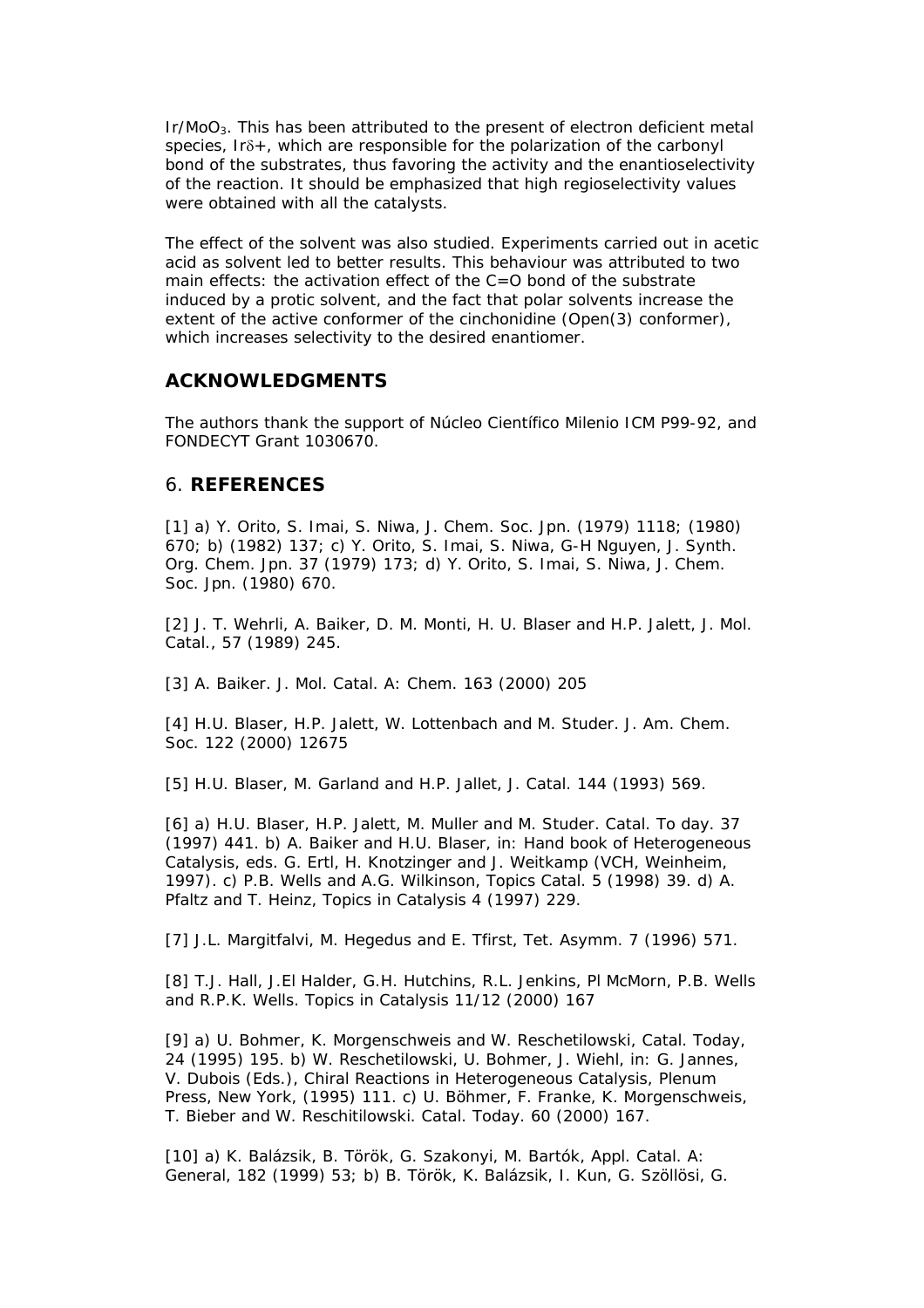Szakonyi, M. Bartók, Stud. Surf. Sci. Catal. 125 (1999) 515.

[11] M. A. Fraga, M. J. Mendes, E. Jordão, J. Mol. Catal. A: Chemical. 179 (2002) 243.

[12] H.-U. Blaser, H.P. Jalett, D.M. Monti, A. Baiker and J.T. Wehrli. Stud. Surf. Science and Catal. 67, (1991) 147

[13] a) E. Toukoniitty, P. Maki-Arvela, A. Villela, A. Kalantar Neyestanaki, T. Salmi, , R. Leino, R. Sjoholm, E. Laine, J. Vayrynen, T. Ollonqvist and P.J. Kooyman. Catal. Today 60, (2000) 175. b) E. Toukoniitty, P. Maki-Arvela, J. Kuusisto, V. Nieminen, J. Paivarinta, M. Hotokka, T. Salmi and D. Yu. Murzin. Journal of Molecular Catalysis A: Chemical 192, (2003) 135; c) E. Toukoniitty, P. Maki-Arvela, J. Warna and T. Salmi. Catal. Today. 66 (2001) 411

[14] W. Vermeer, A. Fulford, P. Johnston and P. Wells. J. Chem. Soc. Chem. Commun. (1993) 1053

[15] E. Toukoniitty, P. Maki-Arvela, A. Kalantar Neyestanaki, T. Salmi, R. Sjoholm, R. Leino, E. Laine, P.J. Kooyman, T. Ollonqvist and J. Vayrynen. Applied Catalysis A: General 216, (2001) 73

[16] D. Gala, D. DiBenedetto, J. Clark, P. Murphy and D. Schumacher. Tetrahedron Letters. 37 (5) (1996) 611

[17] P.M. Subramanian, S.K. Chatterjee and M.C. Bhatia. J. Chem. Tech. Biotechnol. 39, 215(1987).

[18] E. Toukoniitty, B. Sevcikova, N. Kumar, P. Maki-Arvela, T. Salmi, J. Vayrynen, T. Ollonqvist, E. Laine, P.J. Kooyman, and D. Murzin. Stud. Surf. Sci. Catal. 135 (2000) 23

[19] N. Marín-Astorga, G. Pecchi, J. L. Margitfalvi, E. Tálas, P. Reyes, Catalysis in Organic Reactions, in press (2004)

[20] A. Sárkány, A. H. Weiss, L. Guczi, J. Catal. 98 (1986) 550.

[21] M. Studer, V. Okafor and H.U. Blaser. Chem. Comm. 9 (1998) 1053

[22] H. U. Blaser and H. P. Jalett. J.Mol. Catal. 68 (1991) 215

[23] J.L. Margitfalvi, E. Talas, E. Tfirst, C.V. Kumar and A. Gergely. *App. Catal. A: General*. 191 (2000) 177

[24] J.L. Margiffalvi and M. Hegedus, J. Mol. Catal., 107 (1996) 281.

[25] Esa Toukoniitty and Dmitry Yu. Murzin. Catal. Letters. 93, 34 (2004) 171

[26] T. Marzialetti, J.L. G. Fierro and P. Reyes. Catal. Today; submitted

[27] W. Reschetilowski, U. Bohmer and J. Wiehl. Stud. Surf. Sci. Catal. 84 (1994) 2021.